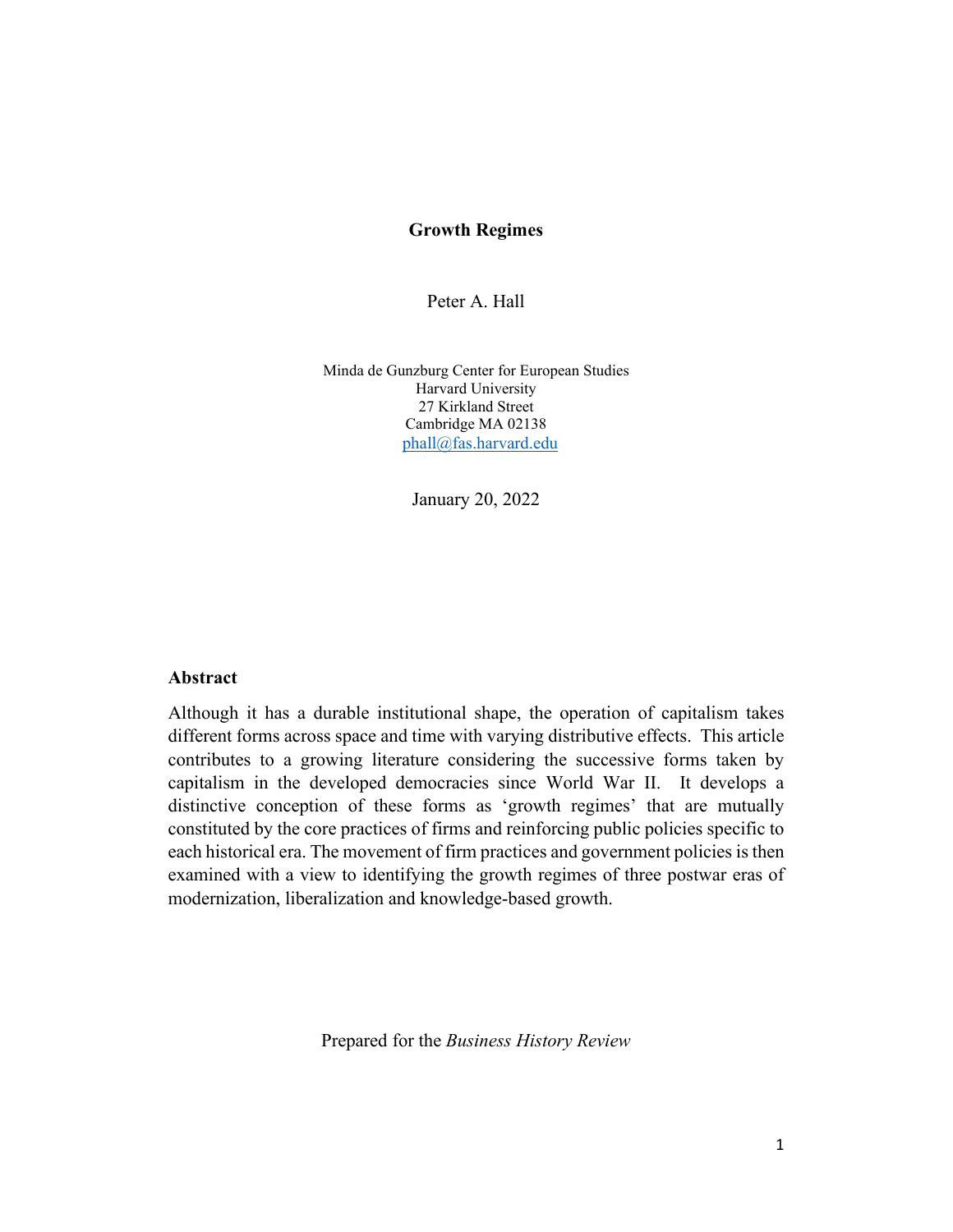#### **Growth Regimes**

Across space and time, capitalism retains a distinctive institutional shape, as Marx famously noted, based on private ownership of the means of production. But its actual operation varies dramatically across countries with consequences for the types of good that are produced and how the fruits of production are distributed. A significant literature considers that cross-national variation.<sup>[1](#page-1-0)</sup> In recent years, however, attention has shifted toward the problem of understanding how the operation of capitalism varies over time. This is not a new endeavor. Several classic accounts see capitalism as an economic system that moves through multiple stages, whether with progressive or retrograde results.<sup>[2](#page-1-1)</sup> But, in contrast to works taking a very long-term view of that movement, recent research focuses on how capitalism has changed since the Second World War.<sup>[3](#page-1-2)</sup>

There are good reasons for wanting to understand how the operation of capitalism has changed over the postwar period. Across these decades, the locus of employment shifted from manufacturing toward services, and a new technological revolution transformed both the types of products available and the

<span id="page-1-0"></span><sup>1</sup> For representative works see Peter A. Hall and David Soskice, eds. *Varieties of Capitalism* (Oxford, 2001); Bruno Amable, *The Diversity of Modern Capitalism* (Oxford, 2003); Kathleen Thelen *Varieties of Liberalization and the New Politics of Social Solidarity* (New York, 2014); Lucio Baccaro, Mark Blyth and Jonas Pontusson, eds. *Diminishing Returns: The New Politics of Growth and Stagnation* (New York, 2022)

<span id="page-1-1"></span><sup>2</sup> Prominent examples include Werner Sombart, *Der Moderne Kapitalismus*. (Leipzig, 1902); Vladimir Ilyich Lenin, *Imperialism, the Highest Stage of Capitalism* (Petrograd 1917); Joseph Schumpeter, *Capitalism, Socialism and Democracy* (New York, 1950).

<span id="page-1-2"></span><sup>3</sup> For influential synthetic works see Wolfgang Streeck, *Buying Time* (London, 2014); Pablo Beramendi, Silja Häusermann, Herbert Kitschelt and Hanspeter Kriesi, eds. *The Politics of Advanced Capitalism* (Cambridge, 2015); Anke Hassel and Bruno Palier, eds., *Growth and Welfare in the Advanced Capitalist Economies: How Have Growth Regimes Evolved* (Oxford, 2020).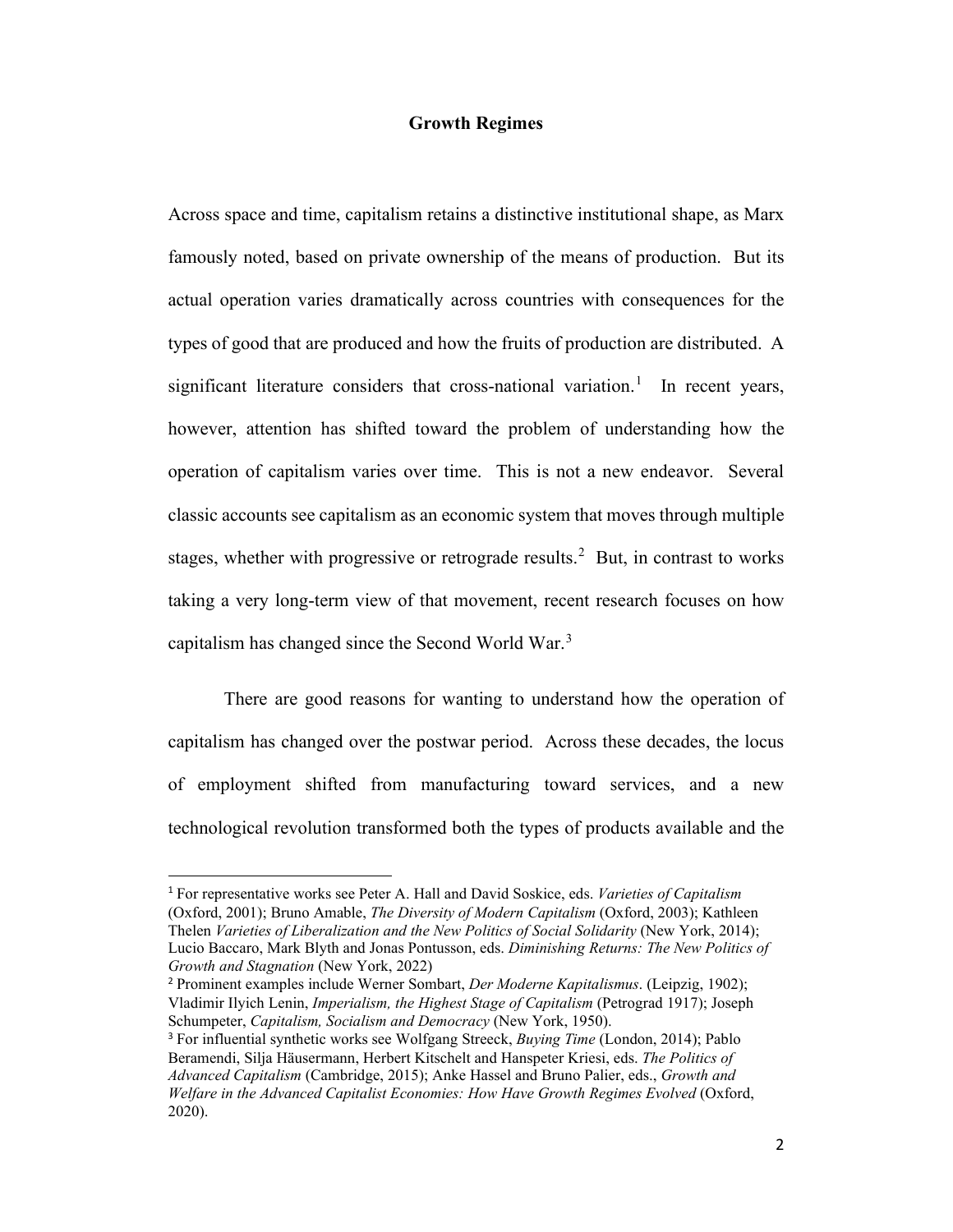ways in which they are produced.<sup>[4](#page-2-0)</sup> Perhaps most important, these years saw dramatic changes in the distribution of well-being, encompassing working conditions, the security of employment, the terms governing access to jobs, and levels of income inequality.<sup>[5](#page-2-1)</sup> Tracing changes in the character of capitalism over the postwar years is central to understanding changes in the wellsprings of economic growth and the dramatic shifts in the distribution of material benefits that affected so many people's lives in this period.

If the operation of postwar capitalism has assumed different forms over the postwar decades, the primordial question is: what are the constitutive elements that distinguish one form from another? On this, there is no settled consensus. Some scholars emphasize variation in levels of debt over this time followed by efforts to contain it through austerity programs.<sup>[6](#page-2-2)</sup> Others focus on the extent to which electoral politics has encouraged policies of investment rather than consumption.<sup>[7](#page-2-3)</sup> The most ambitious effort to date associates successive stages of capitalism with the sectors contributing the most to wealth creation, changes in the institutions organizing the economy, and shifts in the main components driving aggregate demand.<sup>[8](#page-2-4)</sup> There is something to be said for each of these perspectives. They fasten upon important features of the postwar political economies. But, in my view,

<span id="page-2-0"></span><sup>4</sup> For overviews see Barry Eichengreen, *The European Economy since 1945* (Princeton, 2007); Jonathan Levy, *Ages of American Capitalism: A History of the United States* (New York, 2021).

<span id="page-2-1"></span><sup>5</sup> David Weil, *The Fissured Workplace* (Cambridge, MA, 2014); Piketty Thomas Piketty, *Capital in the 21st Century* (Cambridge, MA, 2014).

<span id="page-2-2"></span><sup>6</sup> Streeck, *Buying Time*.

<span id="page-2-3"></span><sup>7</sup> Beramendi et al., *Politics of Advanced Capitalism*.

<span id="page-2-4"></span><sup>8</sup> Hassel and Palier, *Growth and Welfare*.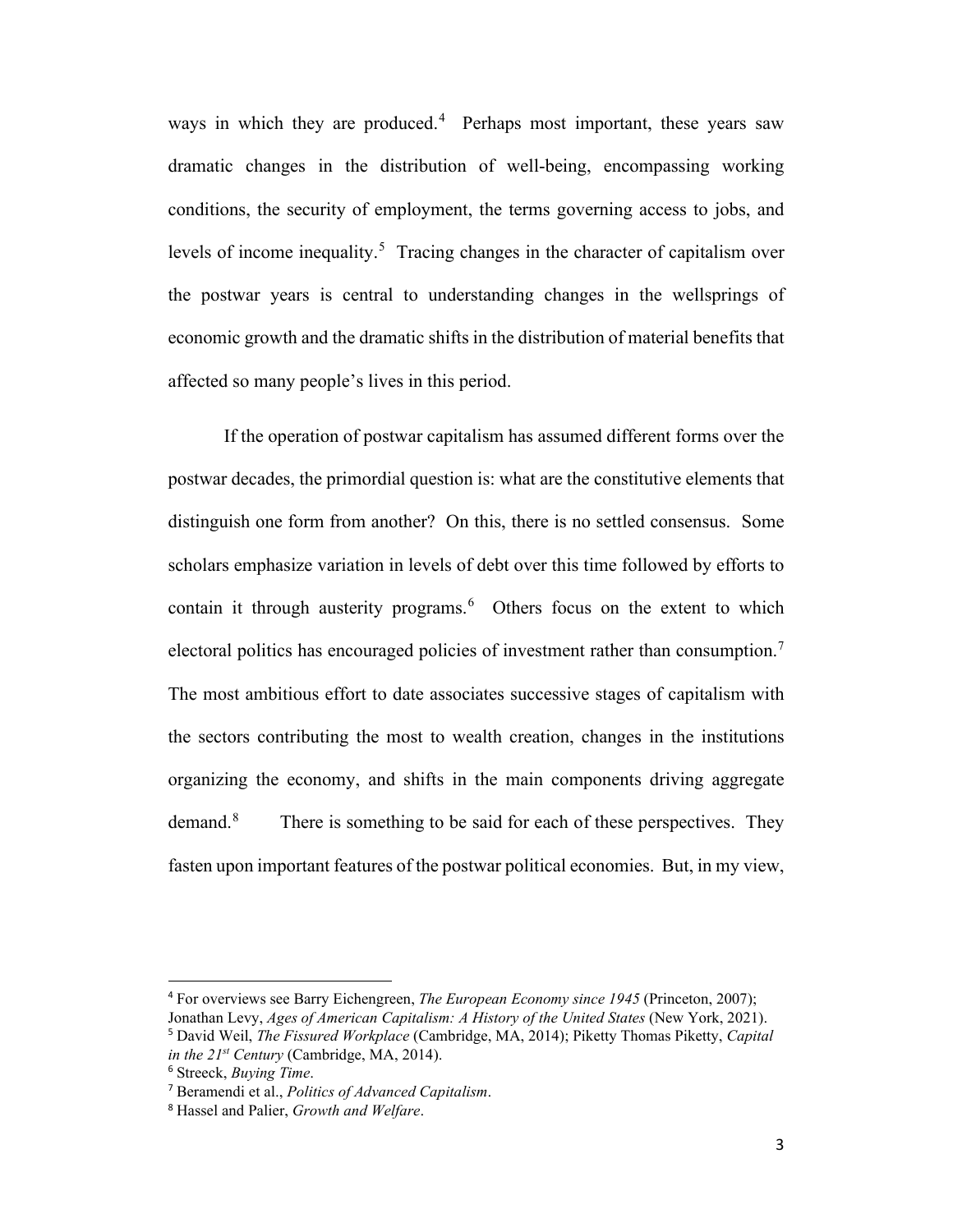for the purpose of identifying successive forms of capitalism, they suffer from two limitations.

First, some are insufficiently systematic. Any account of changes in the forms taken by capitalism must cite more than contingent collections of events. It should be grounded in a systemic perspective that highlights the core interdependencies of capitalism seen as a system of economic and political relationships that are often mutually-reinforcing. Those relationships may be only loosely coupled, less than mechanical, and more like the symbiotic relations found in an ecology, but capitalism should be seen as a system whose effects are generated by mutual interaction among its constituent parts. Some years ago, French regulation theory provided a model for such formulations with its account of how collective bargaining and Keynesian economic policies in the immediate postwar decades underpinned Fordist production regimes.<sup>[9](#page-3-0)</sup> But efforts to extend that account beyond those decades have not been especially successful.

Second, most of the efforts of comparative political economists to characterize the stages through which postwar capitalism has moved have been enlightening about the roles played by states in the evolution of capitalism, but insufficiently attentive to the key roles of firms in this evolution. Business enterprises are, of course, the principal units superintending production in a capitalist economy and, as their strategies change, so do the terms on which capitalism operates. Moreover, if one of the core objectives of examining forms of

<span id="page-3-0"></span><sup>9</sup> Michel Aglietta, *A Theory of Capitalist Regulation* (London, 1979); Robert Boyer, *The Regulation School: A Critical Introduction* (New York, 1990); see also David M. Kotz et al., eds. *Social Structures of Accumulation* (Cambridge, 1994).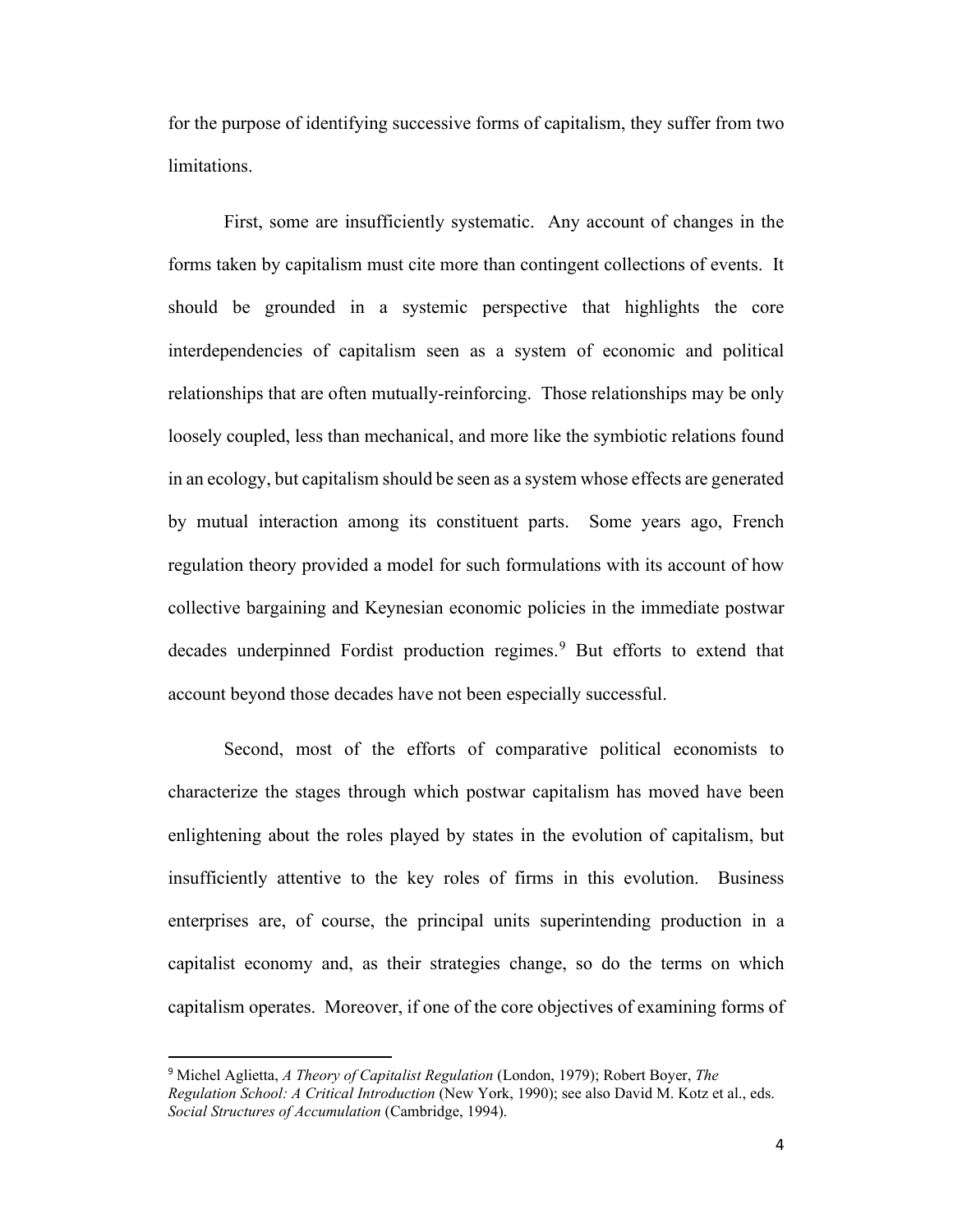capitalism is to understand why the distribution of well-being shifts over time, firms must be at the center of the analysis since their practices condition the distribution of well-being at least as much as public policies do.

# *Growth regimes*

With these considerations in mind, I seek an account of the successive forms taken by postwar capitalism that understands capitalism as an economic system in which firms as well as governments play important roles. In keeping with the emerging literature, I will refer to each of these forms as a distinctive 'growth regime'. The point is not that economic growth should be the sole objective of contemporary political economies, especially in a moment of looming climate change, but that new approaches to securing growth are central to changes in capitalism. Each growth regime is distinguished by the distinctive ways in which it generates economic growth and distributes its fruits. My focus is on the developed democracies of Europe and North America, although some aspects of this perspective should apply to the developing world as well.

The fulcrum on which my concept of growth regimes turns is the observation that, in all capitalist economies, there are two sets of agents whose practices impinge deeply on the lives and livelihoods of all citizens, namely, firms and governments. At the micro level, their institutional practices condition many features of the working and waking lives of people. At the macro level, economic output, and therefore growth, is generated by firms operating within the purview of government policy, and together these two agents distribute the fruits of that growth in the form of income, working conditions and economic security.

5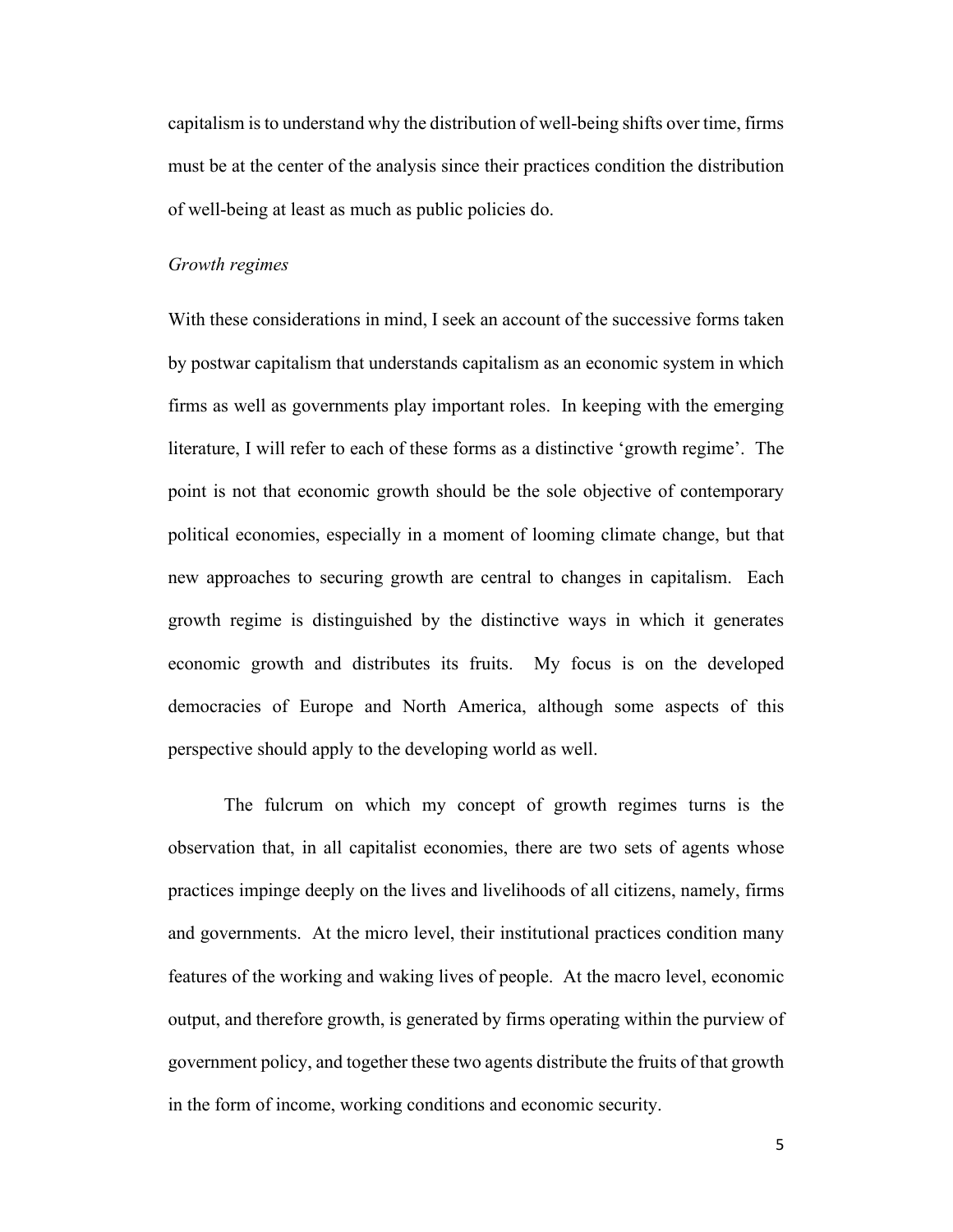Accordingly, a growth regime is constituted by the principal institutional practices that firms and governments use for securing and distributing economic output; and movement from one regime to another is marked by substantial shifts in those practices. The latter include major changes in how companies organize production, regulate work, raise capital. or market their products. The relevant policies include those governments use for macroeconomic management, the regulation of labor and financial markets, skill formation, advancing trade or industry, and supporting people without employment. What renders a growth regime more than a disparate collection of practices, however, is how the practices of firms and governments interlock to reinforce each other and yield distinctive patterns of growth. Only in tandem do their actions yield specific rates of economic growth as well as an associated distribution of well-being.

There is nothing functionalist in this formulation: my point is not that the strategies of firms and governments *must* reinforce one another – sometimes they do and sometimes they do not – although we see a coherent growth regime only when they do, and scholars of capitalism will not be surprised to find that they often do. Governments tend to adapt their policies to the strategies of large companies, partly because the resources of those companies give them privileged access to policymakers, and partly because democratic governments facing reelection seek an economic prosperity that depends on retaining the confidence of the business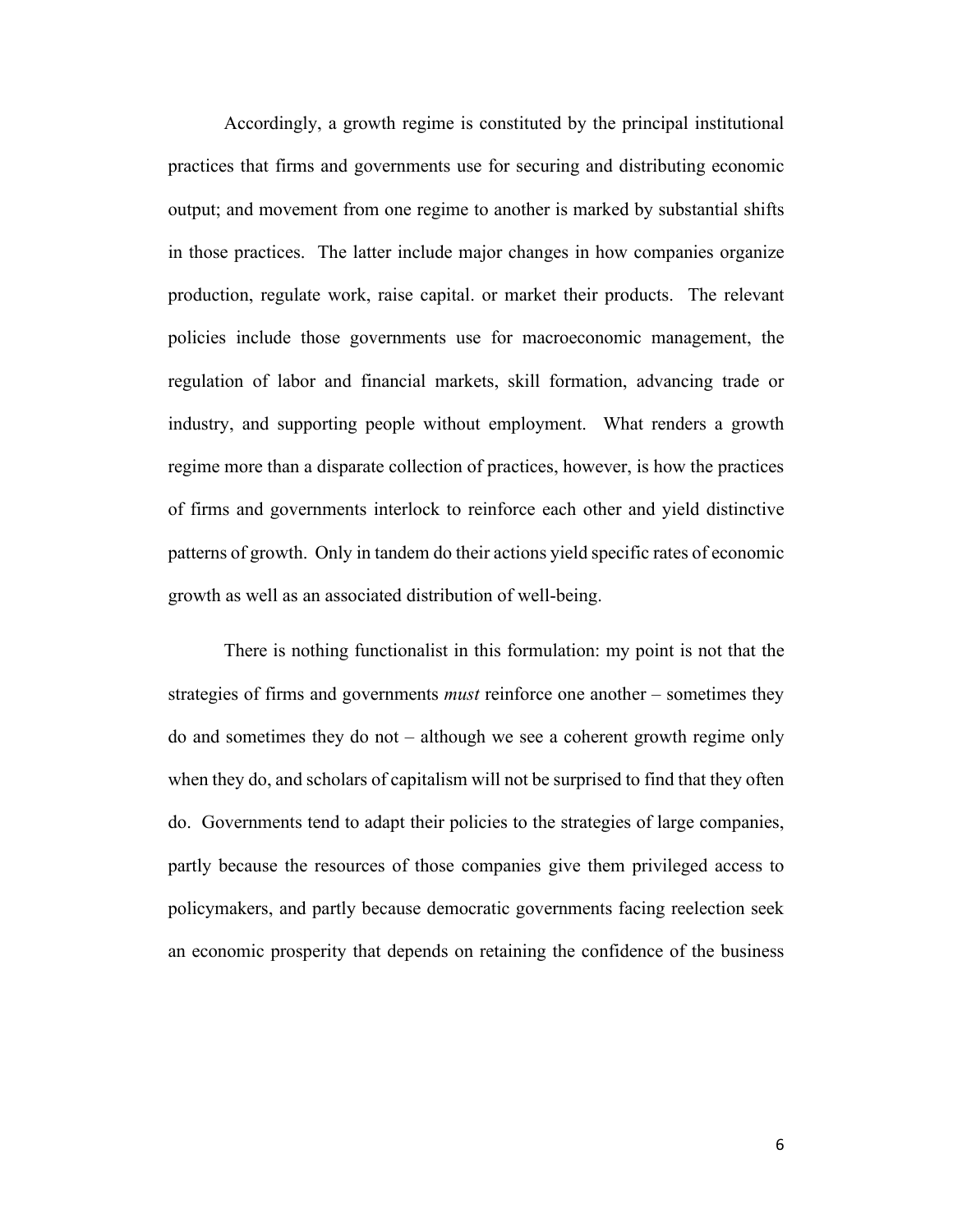community.<sup>[10](#page-6-0)</sup> By the same token, firms respond to the incentives offered by governments just as they do to market incentives.

Although a detailed discussion of the processes whereby growth regimes change is beyond the scope of the article, this approach also carries some implications for understanding those processes. Because the analysis places two sets of actors at the heart of such regimes, it yields an agent-centered account of change. Firms and governments are not simply responsible for the core practices of a growth regime. They are also the central agents of adjustment in a capitalist economy – whose actions determine how an economy adjusts to socioeconomic developments and shocks. The two agents act in response to different sets of signals and incentives. Firms are especially sensitive to changes in market access, relative prices, and the availability of finance or technology. Democratic governments respond to electoral incentives and to signals from producer groups about how to secure prosperity.

Hence, the movement from one growth regime to another involves both economic and political dynamics. Firms sensitive to market signals often move quickly to take advantage of emerging market opportunities and new technologies or to respond to changes in the terms on which capital and labor are available. But largescale change usually depends on government action to shift related trade or

<span id="page-6-0"></span><sup>&</sup>lt;sup>10</sup> Claus Offe and Helmut Wiesenthal, "Two Logics of Collective Action: Theoretical Notes on Social Class and Organizational Form," *Political Power and Social Theory* 1 (1980): 67-115; Thomas Philippon, *The Great Reversal: How America Gave Up on Free Markets* (Cambridge, MA., 2019); Charles Lindblom, *Politics and Markets* (New York, 1980). For more functionalist formulations, cf. James O'Connor, *The Fiscal Crisis of the State* (New Brunswick, NJ, 1979); Wolfgang Streeck, *How Will Capitalism End?* (London, 2017).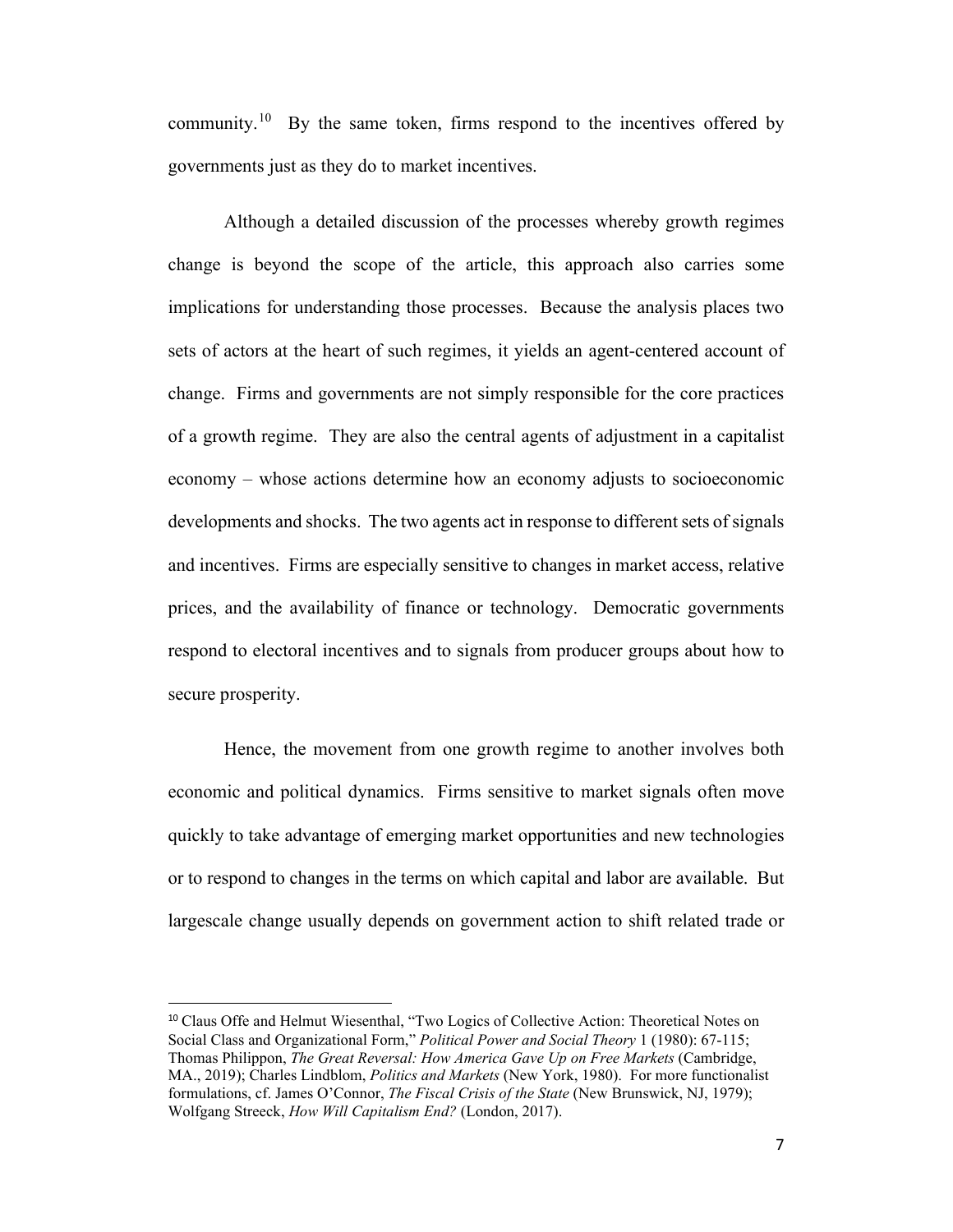regulatory regimes. In some cases, those shifts take place via pressure from business under the radar screen of electoral politics, but highly visible changes in social or economic policies require the mobilization of electoral consent. Hence, economic policymaking always entails coalition-building in the arenas of electoral and producer group politics. $11$ 

In these contexts, although material interests animate both firms and governments, ideas too play central roles because interests are rarely given unambiguously by the world. Facing economies permeated by uncertainties, the actors must turn to interpretive frameworks to envision the most advantageous courses of action.<sup>[12](#page-7-1)</sup> Hence, shifting economic theories are central to policymaking and often permuted into popular nostrums that provide the economic gestalt legitimating current policies.<sup>[13](#page-7-2)</sup> For firms, managerial ideologies play a corresponding role, popularizing specific approaches to management and the organization of production.<sup>[14](#page-7-3)</sup> Ultimately, these interpretive frameworks provide a cement that helps consolidate each growth regime.

Using this framework, we can identify three growth regimes in the postwar history of the western democracies, which I label those of an era of modernization

<span id="page-7-0"></span><sup>11</sup> Greta Krippner, *Capitalizing on Crisis* (Cambridge, MA, 2011); Jürgen Beyer and Martin Höpner, "The Disintegration of Organised Capitalism: German Corporate Governance in the 1990s," *West European Politics* 26: 179-198; Pepper Culpepper, *Quiet Politics and Business Power* (Cambridge, 2010); Peter A. Hall, "The Electoral Politics of Growth Regimes," *Perspectives on Politics* 18 (2020): 185-199.

<span id="page-7-1"></span><sup>12</sup> Jens Beckert and Richard Bronk, *Uncertain Futures: Imaginaries, Narratives and Calculation in the Economy* (Oxford, 2018).

<span id="page-7-2"></span><sup>13</sup> Peter A. Hall, ed., *The Political Power of Economic Ideas* (Princeton, 1989); Mark Blyth, *Great Transformations: Economic Ideas and Institutional Change in the Twentieth Century* (New York, 2002).

<span id="page-7-3"></span><sup>14</sup> Neil Fligstein *The Transformation of Corporate Control* (Cambridge, MA, 1990).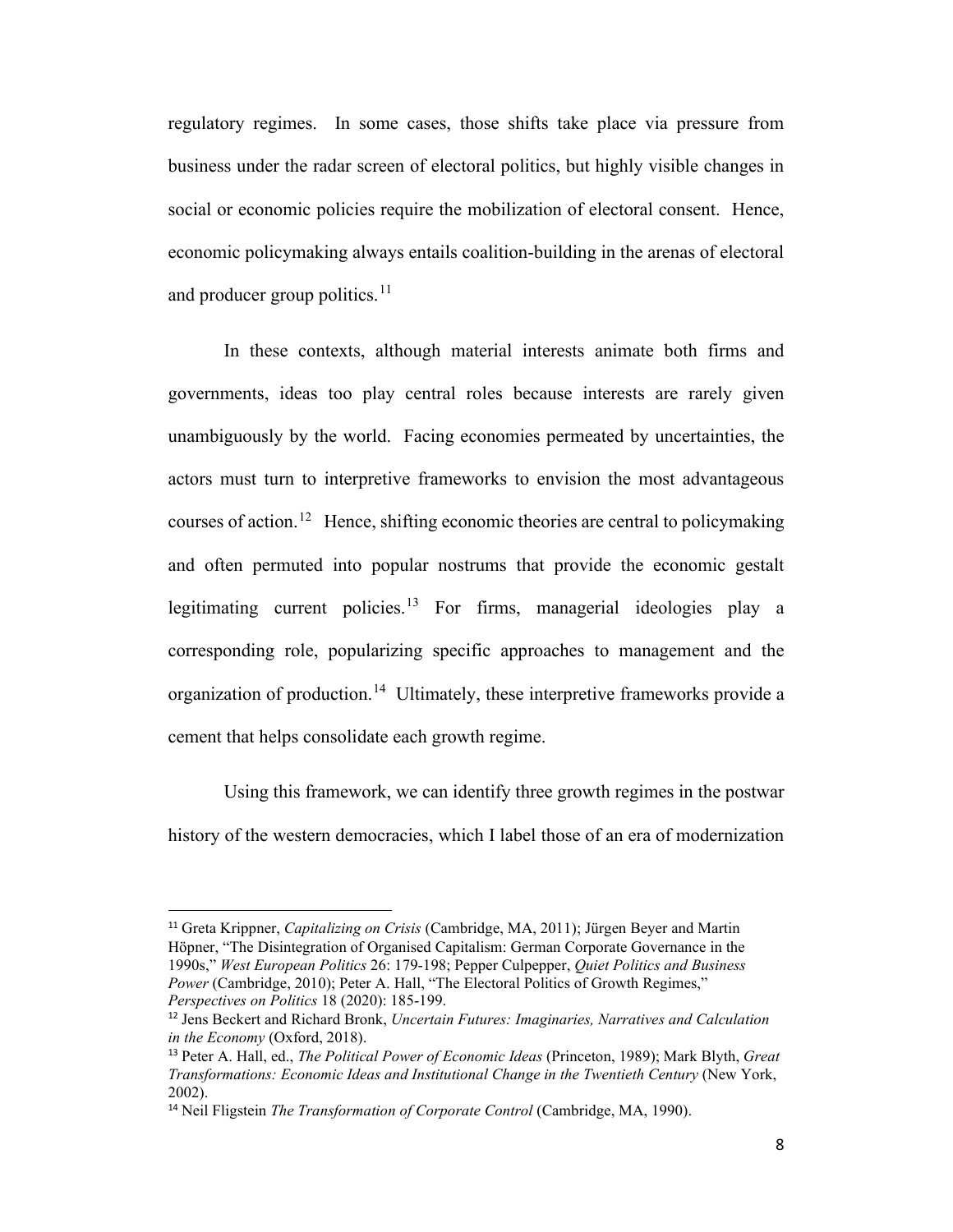running from 1945 to 1975, an era of liberalization from 1980 to about 2000, and an era of knowledge-based growth beginning at the turn of the  $21<sup>st</sup>$  century. In this compass, I can present these regimes only in stylized form, emphasizing crossnational similarities in the overall movement of capitalism at the expense of noting some important variations between firms and countries, which scholars associate with national growth models.<sup>15</sup> My analytical objectives are to identify the key features of firm practices and government policies at the heart of each growth regime, to show how extensively these changed from one regime to another, and to indicate how the practices of firms and policies of governments reinforced each other to constitute distinctive growth regimes.

# *An era of modernization*

In the thirty years after 1945, most of the developed economies grew rapidly, partly because they moved workers from the land into factories where they were twice as productive, but also because firms and governments developed practices that established an effective growth regime.<sup>16</sup> Three key features distinguished corporate practices during this period, especially among large firms: a drive for economies of scale, Fordist modes of mass manufacturing, and later in the period a turn toward diversification in the form of professionally-managed conglomerates.

The expansion of production and sales became one of the principal goals of large firms in this era, partly to take advantage of pent-up demand following the war, and partly because scale came to be seen as a critical element of competitive

<span id="page-8-0"></span><sup>15</sup> Cf. Hassel and Palier, *Growth and Welfare*; Baccaro et al. *Diminishing Returns*.

<span id="page-8-1"></span><sup>16</sup> Barry Eichengreen, *The European Economy since 1945* (Princeton, 2007).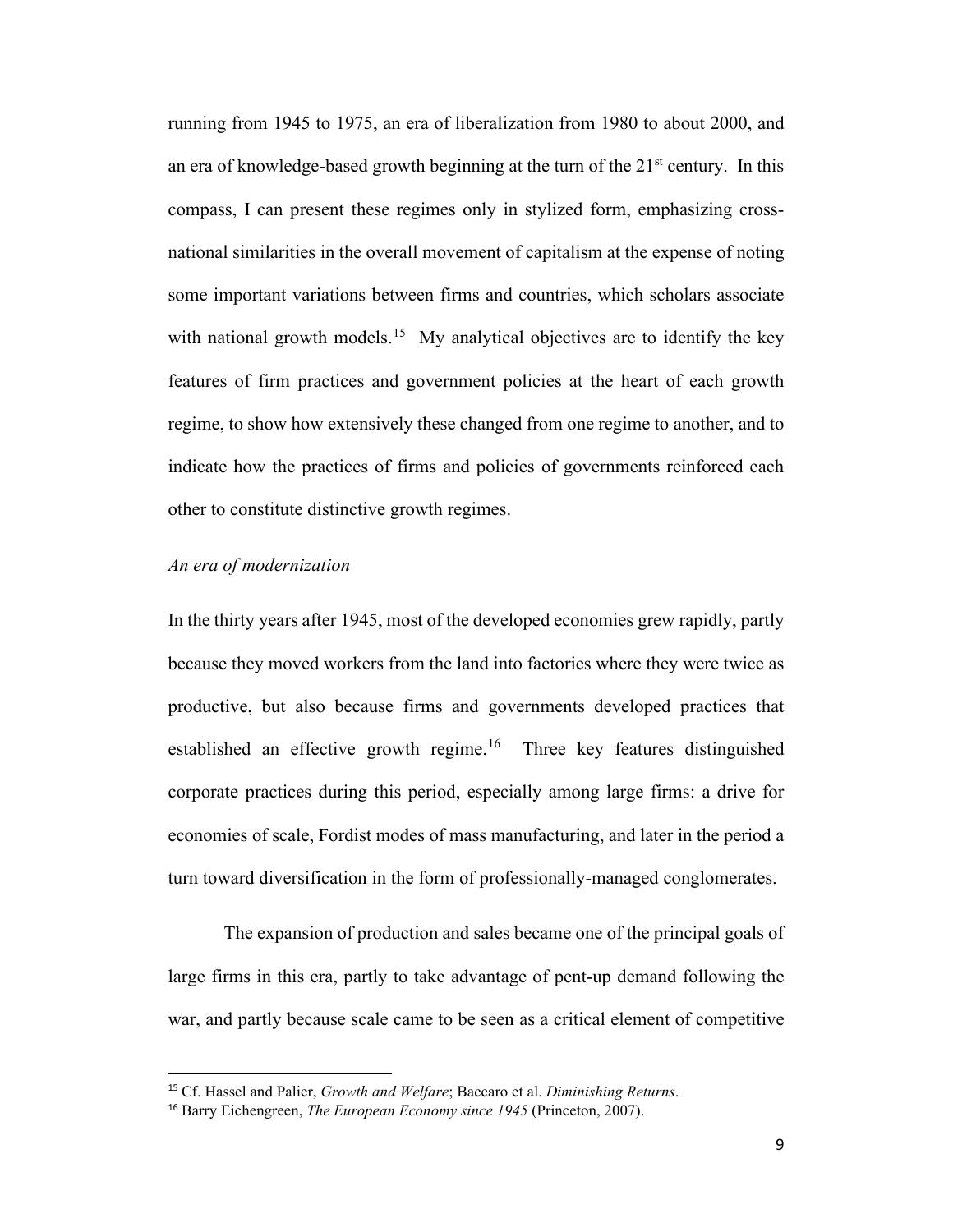advantage. As one review of the era's most influential book on management put it in 1954: "Automation will bring drastic changes in the economics of factory production. Higher capital requirements and more indirect labor may offset direct labor savings, unless the plant can run at very high volumes."<sup>[17](#page-9-0)</sup> Firms that could become larger did so. In 1954 the Fortune 500 companies employed 34 percent of American workers, but by 1979 they accounted for 58 percent of employment.<sup>[18](#page-9-1)</sup> Europeans saw the success of large American companies as a model and a challenge. The best-selling book of the 1960s in France called for "the creation of large industrial units which are able both in size and management to compete with the American giants."[19](#page-9-2) Between 1953 and 1972, the number of firms employing 10,000 workers or more increased from 65 to 160 in Britain, from 26 to 102 in Germany and from [20](#page-9-3) to 62 in France.<sup>20</sup>

This drive for scale was underpinned by the prominence of manufacturing, which still accounted for about 40 percent of employment in the U.S. and Europe in 1960, and by the spread of Fordist modes of manufacturing that used semi-skilled labor assigned routinized tasks on automated assembly lines to turn out high volumes of standardized goods.<sup>[21](#page-9-4)</sup> This type of production rendered labor highly productive but required large amounts of capital investment that was likely to be

<span id="page-9-0"></span><sup>17</sup> Robert P. Ulin, "Review of The Practice of Management by Peter F. Drucker," *Challenge* (Dec 1954): 61.

<span id="page-9-1"></span><sup>18</sup> David B. Audretsch, *Innovation and Industry Evolution* (Cambridge, MA, 1995), 4.

<span id="page-9-2"></span><sup>19</sup> Jacques Servan-Schreiber *The American Challenge* (New York, 1968), 153; Richard Kuisel, *Seducing the French* (Berkeley, 1993): 154.

<span id="page-9-3"></span><sup>20</sup> Youssef Cassis, *Big Business: The European Experience in the Twentieth Century* (Oxford, 1997), 63.

<span id="page-9-4"></span><sup>21</sup> For classic discussions, see Boyer, *The Regulation School*; Bob Jessop, "Fordism and Post-Fordism: A Critical Reformulation" In *Pathways to Regionalism and Industrial Development* eds. Alan J. Scott and Michael J. Storper (London, 1992), 43-65.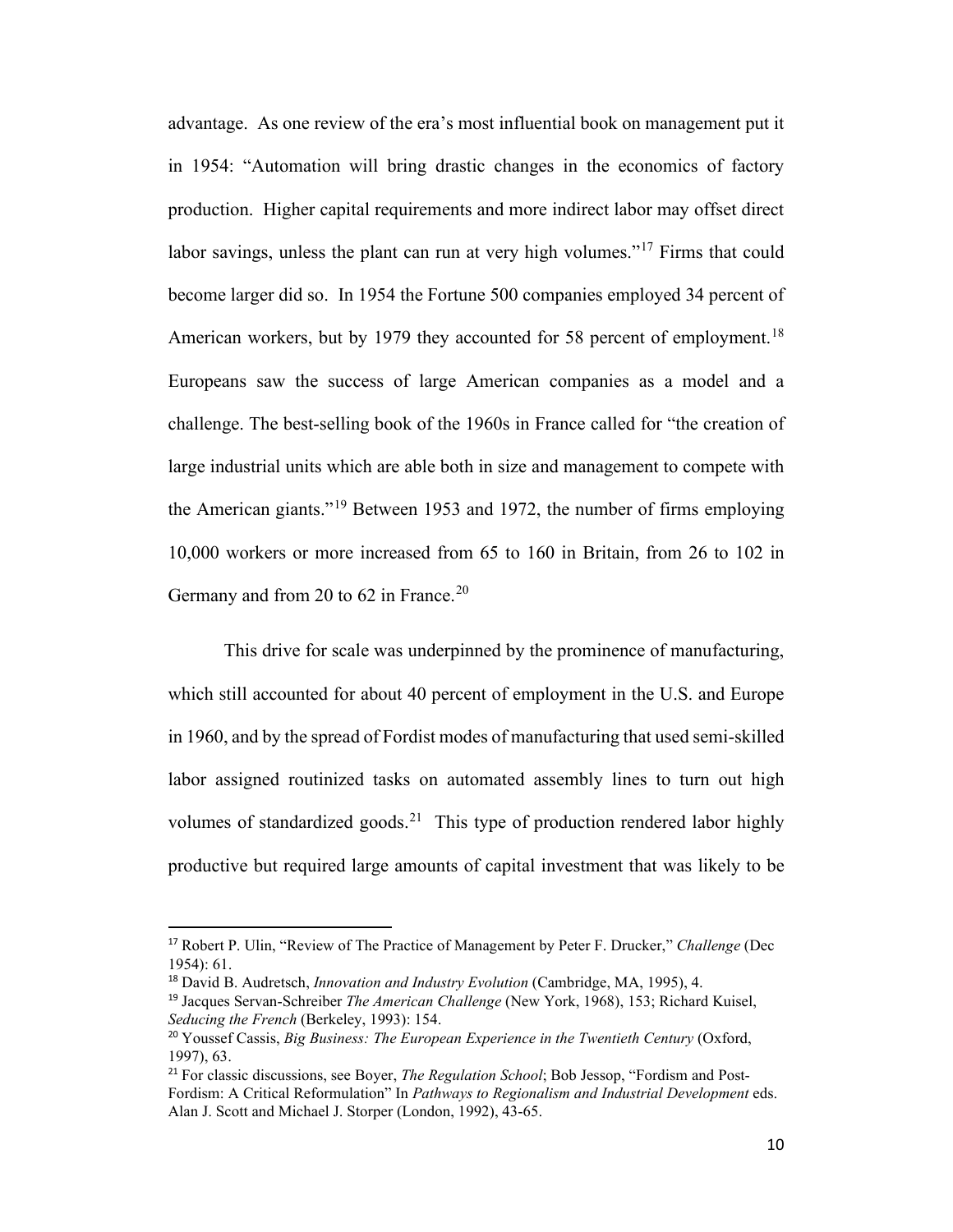forthcoming only if demand remained high and predictable. However, this system allowed firms to pay the higher wages that fueled such demand because it made labor more productive. Variants of it, still dependent on capital investment but relying more on skilled workers and favorable institutional ecologies, were used to produce capital goods in regions of Germany and luxury goods in Italy.<sup>[22](#page-10-0)</sup> As a force for the integration of labor and rising standards of living, manufacturing remained the backbone of the developed economies for most of this era.

By the 1960s, however, as consumer demand for standardized commodities became saturated, firms seeking a way to grow in domestic markets began to diversify into other products, often forming large conglomerates to manage a variety of subsidiaries. By 1972, 70 percent of the largest companies in nine European nations had diversified; and, under the influence of American models, many also adopted a multidivisional form, based on semi-autonomous operating units under the supervision of a central office dedicated to strategic planning.<sup>[23](#page-10-1)</sup> That approach was pursued more loosely in Europe than the U.S., but by 1970 about 40 percent of the largest firms in France and Germany had a multidivisional form.<sup>[24](#page-10-2)</sup>

The managerial ideologies of this era also saw the firm as an entity with multiple responsibilities. For many of the family-controlled enterprises in Europe,

<span id="page-10-0"></span><sup>22</sup> Wolfgang Streeck, "On the Institutional Conditions for Diversified Quality Production," in *Beyond Keynesianism*, ed. Egon Matzner and Wolfgang Streeck (Aldershot, 1991), 21-61; Gary Herrigel, *Industrial Constructions: The Sources of German Industrial Power* (Cambridge, 1996); Michael J. Piore and Charles F. Sabel, *The Second Industrial Divide* (New York, 1984).

<span id="page-10-1"></span><sup>&</sup>lt;sup>23</sup> Lawrence G. Franko, "The Move to a Multidivisional Structure in European Organizations," *Administrative Science Quarterly* 19 (1974): 493-506; Alfred D. Chandler, *Scale and Scope: The Dynamics of Industrial Capitalism* (Cambridge, MA, 1990).

<span id="page-10-2"></span><sup>24</sup> Marie-Laure Djelic, *Exporting the American Model: The Postwar Transformation of American Business* (Oxford, 1998).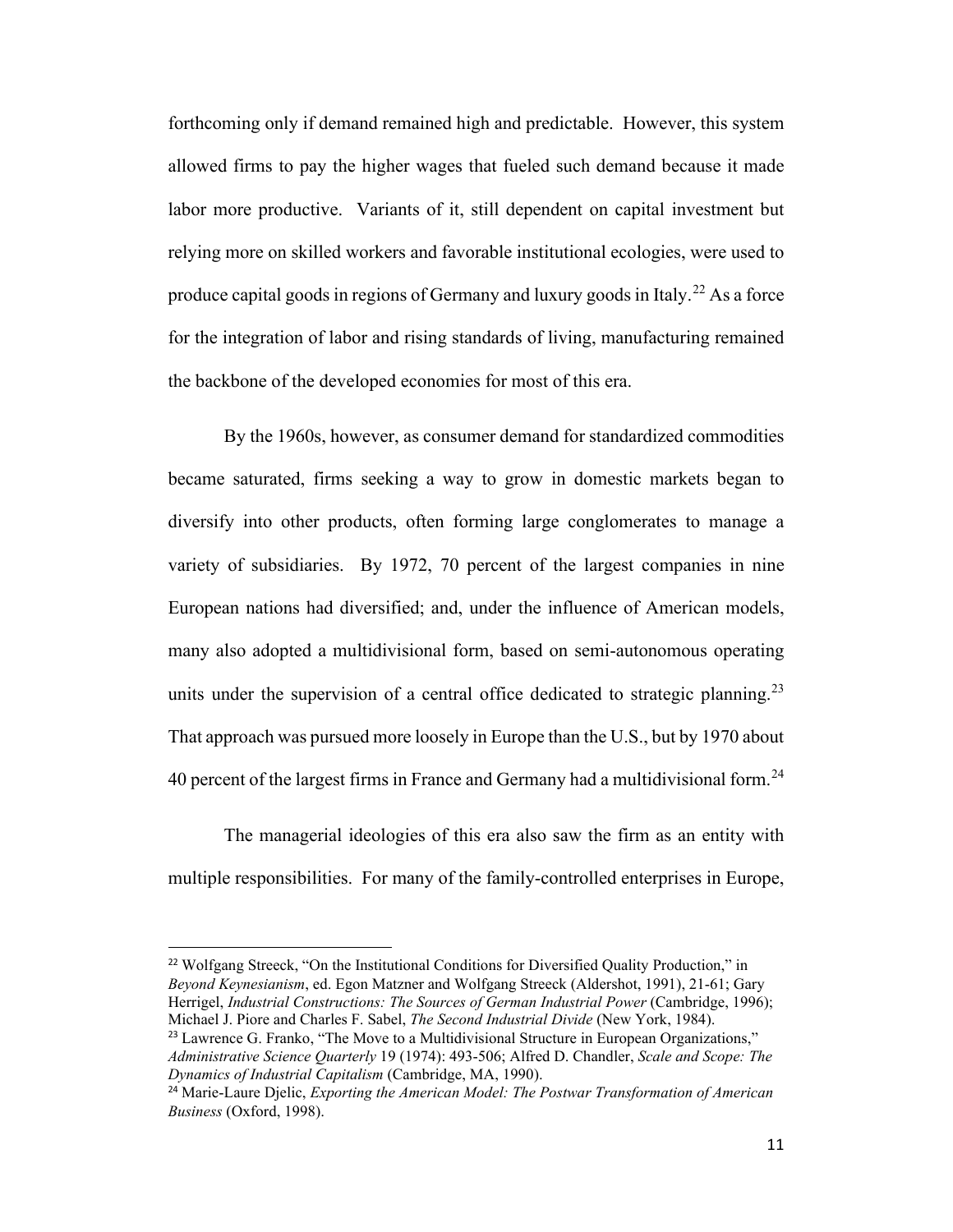that was a natural outlook, but it extended to the professional managers of American companies as well. In 1957, Carl Kaysen could say that "No longer the agent of proprietorship seeking to maximize return on investment, management sees itself as responsible to stockholders, employees, customers, the general public and, perhaps most important, the firm itself as an institution.<sup> $25$ </sup> There were certainly exceptions, but in many parts of Europe that outlook was reinforced by strong regulatory regimes; and even critics of this orientation as overly-bureaucratic recognized it as a dominant feature of business management in this era.<sup>[26](#page-11-1)</sup>

Reinforcing public policies did much to make the firms strategies of this era possible and productive. Four features of policy in this period deserve emphasis: activist economic management, the promotion of new trade regimes, the regularization of collective bargaining, and the gradual expansion of a welfare state. Economic activism was the watchword of the era. A classic account notes that one of the outstanding features of policymaking in these years was "the vastly increased influence of the public authorities on the management of the economic system."<sup>[27](#page-11-2)</sup> Although Keynesian prescriptions were followed only in some countries, this approach was animated by a set of broadly Keynesian ideas which saw the economy as a set of aggregates susceptible to governmental manipulation.<sup>[28](#page-11-3)</sup> The new

<span id="page-11-0"></span><sup>25</sup> Quoted in Gerald F. Davis, *Managed by the Markets: How Finance Reshaped America* (New York, 2009), 10. See also Ralph Gomory and Richard Sylla, "The American Corporation," *Daedalus* 142 (Spring 2013): 102-118.

<span id="page-11-1"></span><sup>&</sup>lt;sup>26</sup> Wolfgang Streeck, "Beneficial constraints: On the Economic Limits of Rational Voluntarism," in *Contemporary Capitalism: The Embeddedness of Institutions*, ed., Rogers Hollingsworth (Cambridge, 1997), 197-219; William H. Whyte, *The Organization Man* (New York, 1956); Schumpeter, *Capitalism, Socialism and Democracy.*

<span id="page-11-2"></span><sup>27</sup> Shonfield, *Modern Capitalism*: 66.

<span id="page-11-3"></span><sup>28</sup> Peter A.Hall, ed. *The Political Power of Economic Ideas: Keynesianism across Nations* (Princeton, 1989).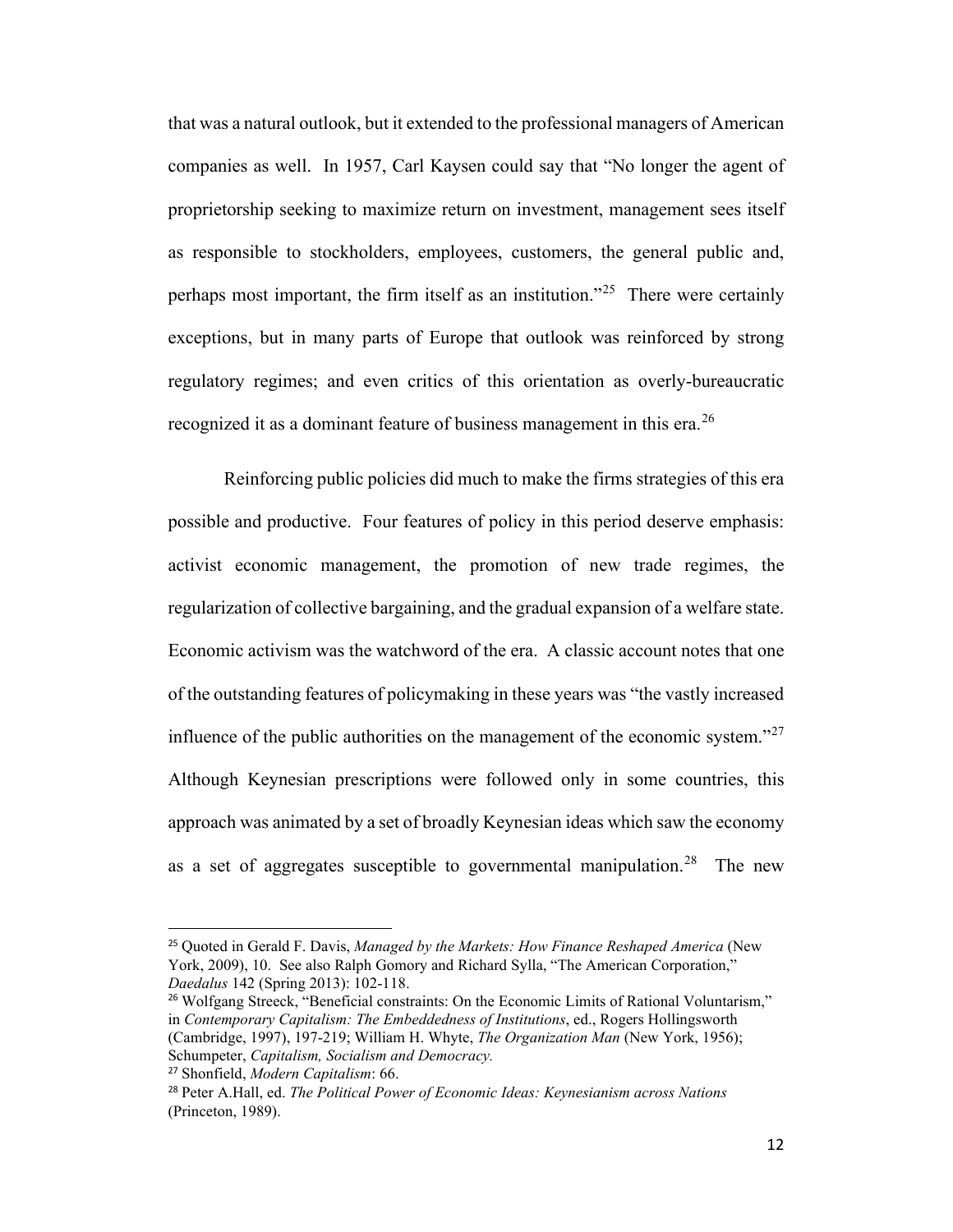activism took various forms across countries. Keynesian demand management was most central in Britain. France relied more heavily on indicative economic planning and Sweden on an activist manpower policy; but, even in Germany where a 'social market economy' inspired by ordo-liberalism implied a lighter touch, interventionist steps were taken to establish new institutions for the postwar economy.[29](#page-12-0) In many countries, a significant number of newly nationalized enterprises spearheaded efforts to increase and rationalize industrial capacity,

This economic activism reinforced firm strategies in various ways. Agricultural reforms that pushed people off the land provided a labor supply for industry. Counter-cyclical fiscal policies and efforts to plan the economy were designed to provide the predictable growth in demand that firms needed to justify high levels of capital investment in mass manufacturing. Many governments actively encouraged firms to merge into larger entities, using quantitative controls over the banking system to provide the incentives or funding to do so.<sup>[30](#page-12-1)</sup> A contemporary observer of French planning remarked that "any combination of French industrial firms [was] almost automatically approved as a step in the right direction."<sup>[31](#page-12-2)</sup>

International economic policies were equally important to the construction of this growth regime. The establishment of new international monetary regimes,

<span id="page-12-0"></span><sup>29</sup> François Godard, *The Purposeful State: Rise of Postwar Technocratic Governance in Germany and France*

Doctoral dissertation, University of Geneva; for overviews see, Shonfield, *Modern Capitalism*; Peter A. Hall, *Governing the Economy* (Oxford, 1986).

<span id="page-12-1"></span><sup>30</sup> Djelic, *Exporting the American Model*; John Zysman, *Governments, Markets and Growth: Financial Systems and the Politics of Industrial Change* (Ithaca, 1983)..

<span id="page-12-2"></span><sup>&</sup>lt;sup>31</sup> Marie-Laure Djelic and Rolv Petter Amdam "Americanization in Comparative Perspective: The Managerial Revolution in France and Norway, 1940-1990," *Business History* 49 (July 2007): 490.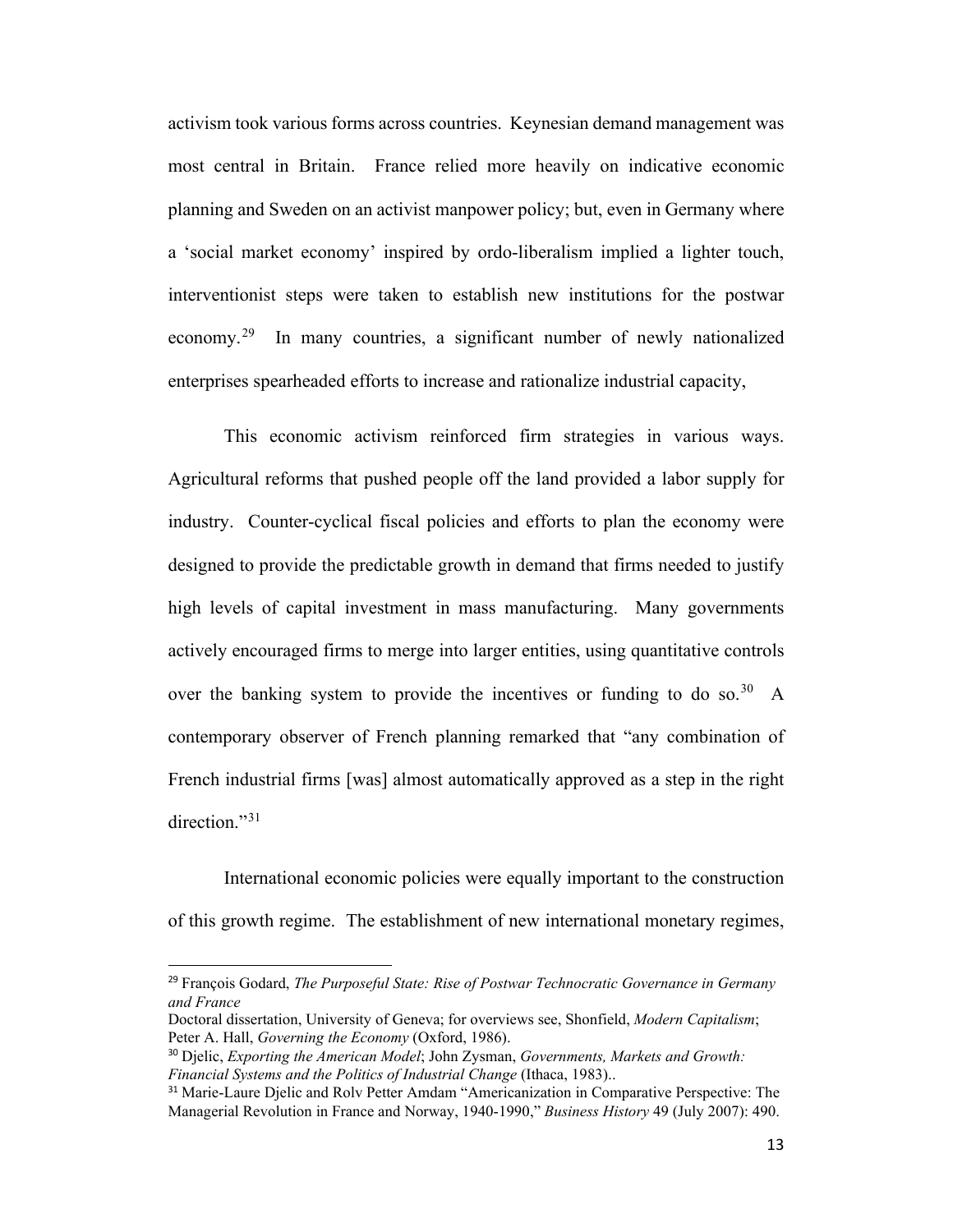such as the European Payments Union and Bretton Woods agreement, coupled to trade agreements, such as the 1947 General Agreement on Tariffs and Trade and the 1958 Treaty of Rome, revived trade, creating new export markets that fueled demand for manufactures and the capital goods required to produce them. The initial round of the GATT reduced tariffs by 26 percent, and the Kennedy Round of the 1960s cut them by an additional 37 percent, while the number of signatories to the GATT increased from 26 to 118 between 1947 and 1963.<sup>[32](#page-13-0)</sup> As Eichengreen notes, exports from the EU15, which rose steadily by 12 percent a year between 1950 and 1973, were crucial to the expansion of manufacturing.<sup>[33](#page-13-1)</sup>

At the same time, most governments established institutions to regularize the process of collective bargaining between employers and workers, which fit well with the firm strategies of this era. Although the character of these bargaining systems varied across countries, most offered firms a modicum of industrial peace. They simultaneously ensured that wages would continue to rise, thereby fueling domestic demand for manufactures, and that these increases would be restrained enough to leave room for the profits out of which investment was to come.<sup>[34](#page-13-2)</sup>

The gradual expansion of social security programs, providing aid for the unemployed, the disabled, and the elderly, complemented these measures. By supplementing wages with a social wage, they stabilized the new bargaining

<span id="page-13-0"></span><sup>32</sup>Richard Baldwin, *The Great Convergence* (Cambridge, MA, 2016), 74.

<span id="page-13-1"></span><sup>33</sup> Eichengreen, *The European Economy*.

<span id="page-13-2"></span><sup>&</sup>lt;sup>34</sup> Barry Eichegreen, "Institutions and Economic Growth: Europe after World War II." In *Economic Growth in Europe since 1945*, eds., Nicholas Crafts and Gianni Toniolo (Cambridge, 1996), 38-72; Adam Przeworski and Michael Wallerstein, "The Structure of Class Conflict in Democratic Capitalist Societies," *American Political Science Review* 76 (1982): 215-38.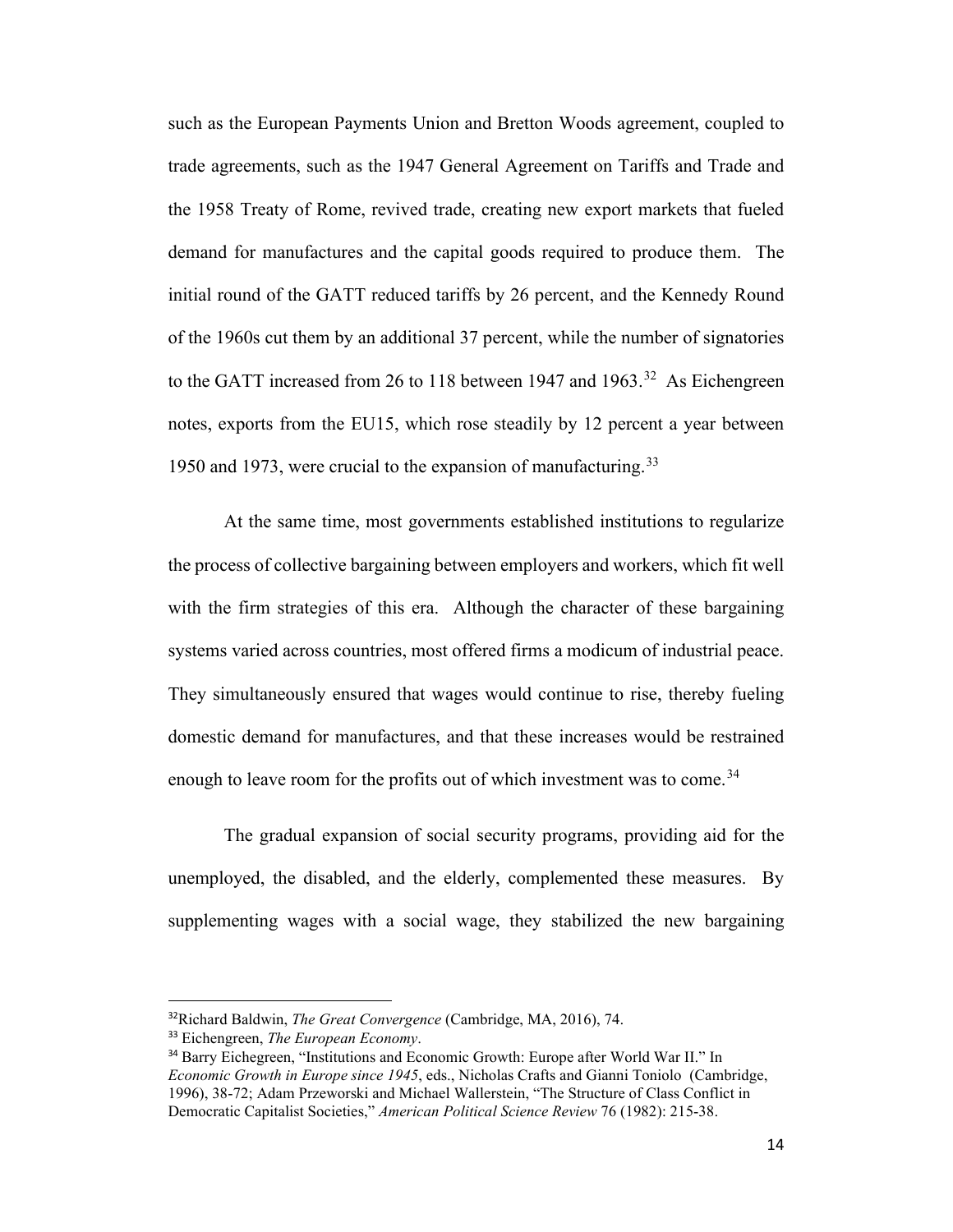systems. In exchange for giving up trade protection, workers were offered social protection; and this social safety net underpinned support for the process of industrial rationalization that was vielding more competitive economies.<sup>[35](#page-14-0)</sup> In northern Europe, generous unemployment benefits linked to wages also offered workers incentives to acquire the high levels of skill on which those economies depended.<sup>36</sup> Moreover, since levels of unemployment remained low for much of the period, these systems were less expensive than they were to become in the 1970s.

This is not to say that every step taken by governments in these decades was efficient. Many policies misfired in part if not in whole. In Britain, demand management gave way to stop-go cycles, and a succession of industrial relations acts never tamed the fissiparous trade union movement. In France, economic planning sometimes led firms to become larger rather than more competitive; and by the end of this era many state-owned enterprises were deemed inefficient. But there was a congruence between the strategies of firms and governments in these years that can be said to constitute a distinctive growth regime.

## *An era of liberalization*

However, developments in the 1980s and 1990s ushered in a new growth regime. With the advent of a new era of liberalization, corporate strategies, especially of

<span id="page-14-0"></span><sup>35</sup> Peter J. Katzenstein, *Small States in World Markets* (Ithaca, 1985); John G. Ruggie, "International Regimes, Transactions and Change: Embedded Liberalism in the Postwar Economic Order," *International Organization* 36 (Spring 1982): 379-415; Gösta Esping-Andersen, *Three Worlds of Welfare Capitalism* (Princeton, 1990).

<span id="page-14-1"></span><sup>36</sup> Torben Iversen and David Soskice, "An Asset Theory of Social Policy Preferences," *American Political Science Review* 95 (December 2001): 875-893.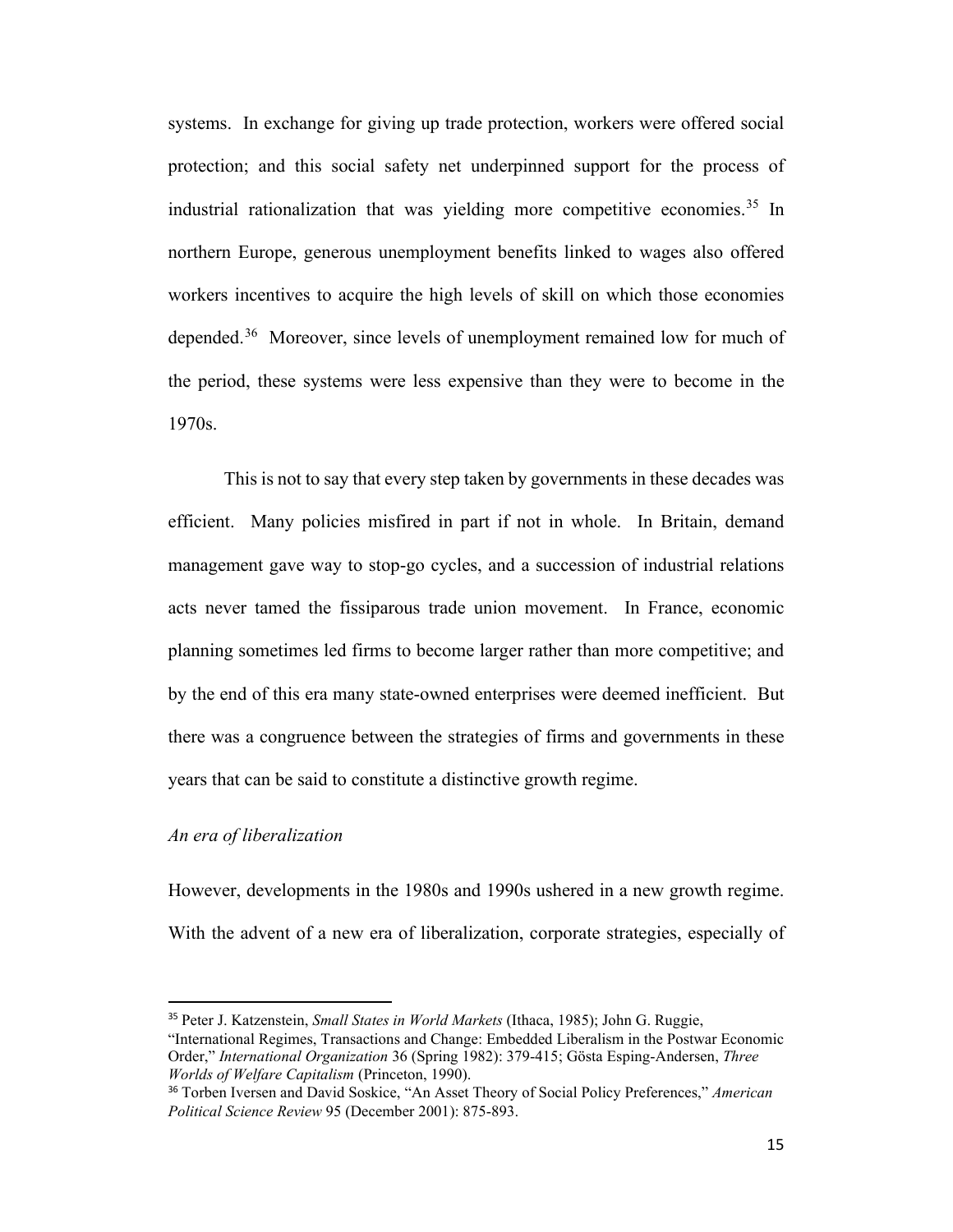large firms, changed again. The shift began most dramatically in the U.S. during the 1980s, but many European firms followed suit in the 1990s. Three distinctive changes in firm strategy are characteristic of this growth regime. The first was a movement that focused firms on delivering shareholder value, the second a substantial restructuring of companies around their core competencies, and the third a movement toward outsourcing labor and services that had previously been performed in-house.

Although far from benevolent, the corporate strategies of the 1950s and 1960s tended to treat the firm as an entity with considerable responsibilities to its employees and other stakeholders; and the orientation of many managers was to the long-term survival of the firm. However, the orientation of large American corporations shifted during the 1980s and 1990s to assign primary importance to increasing the value of the firm's shares. That reorientation was pressed on firms by increasingly assertive actors in financial markets and rationalized by new managerial ideologies.<sup>[37](#page-15-0)</sup> As a result, dividends as a share of after-tax corporate profits in the U.S. rose from about 42%. during the 1960s and 1970s to almost 50% in the 1980s and 1990s, and share repurchases began to consume more than 20% of profits.[38](#page-15-1) Although less frequent in Europe, share repurchases became common there too, and the proportion of European profits distributed to shareholders increased.[39](#page-15-2) To align the incentives of top managers with these objectives, an

<span id="page-15-0"></span><sup>&</sup>lt;sup>37</sup> For overviews, see William Lazonick and Mary O'Sullivan, "Maximizing Shareholder Value: A New Ideology for Corporate Governance," *Economy and Society* 29 (2000): 13-35; Peter Cappelli et al., *Change at Work* (Oxford, 1997).

<span id="page-15-1"></span><sup>38</sup> Lazonick and O'Sullivan: 22 and 24.

<span id="page-15-2"></span><sup>&</sup>lt;sup>39</sup> Dimitris Andriosopulos and Meziane Lasfer, "The Market Valuation of Share Purchases in Europe," *Journal of Banking & Finance* 55 (2015): 327-339; Phil Almond, Tony Edwards and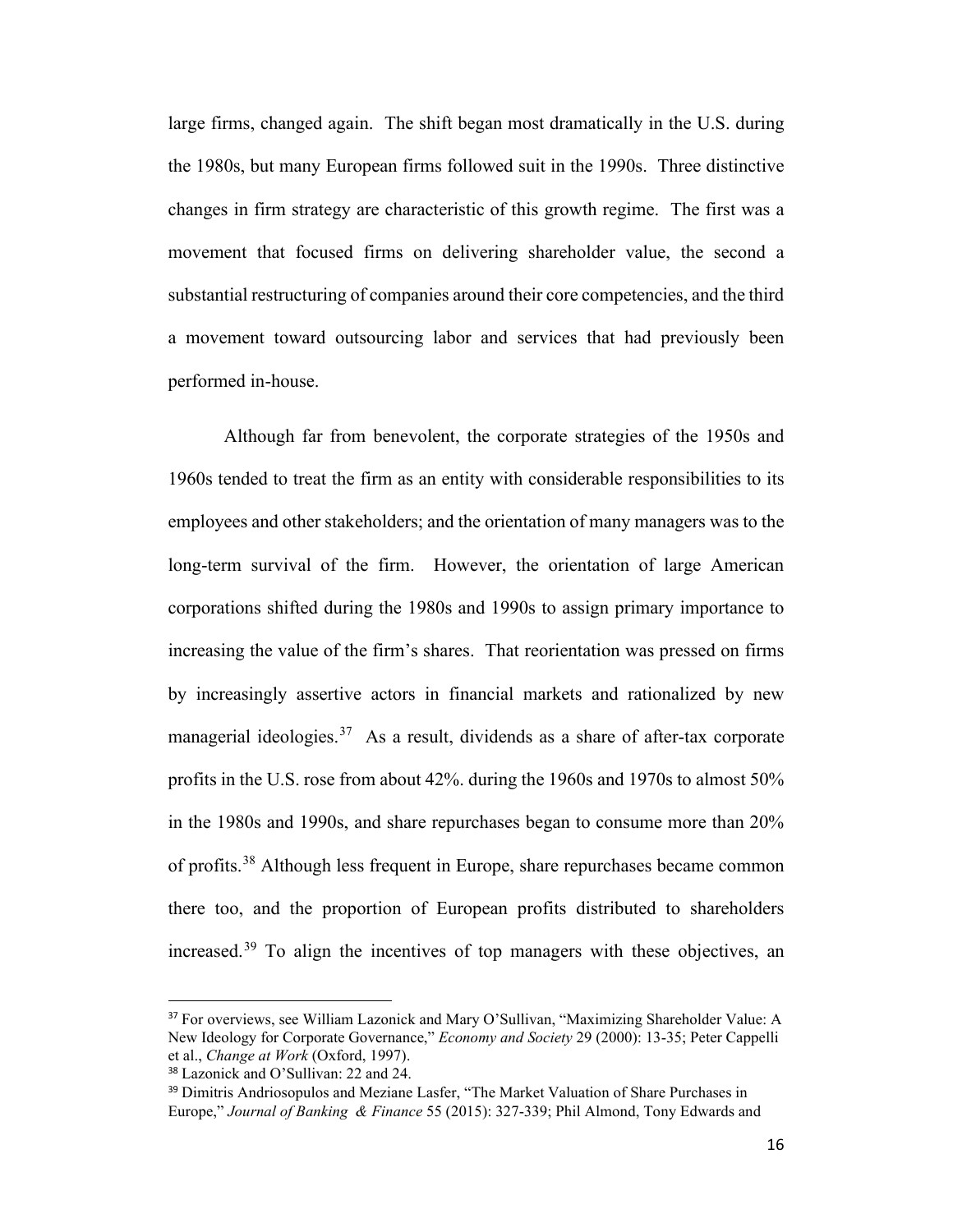increasing share of their compensation was tied to the company's share price. By 2015, three-quarters of the compensation of the chief executives of large American corporations turned on the price of the company's shares, as did about half of CEO compensation in Europe; and the ratio of CEO compensation to the wage of an average production worker in large American firms rose from about 37 to 1 in 1979 to 277 to 1 in 2007.[40](#page-16-0)

At the same time, many companies that had diversified their operations to secure growth in domestic markets wound down those conglomerates during the 1980s and 1990s to refocus their operations on products that took advantage of the firm's core competencies, namely activities in which it had a substantial advantage over competitors. This movement was facilitated by the opening of international markets, such as the single European market legislated in 1986. It was pressed on firms by investors seeking shareholder value and enforced by the threat of hostile takeovers in markets for corporate control. Among the leading firms (by sales revenue) in each major sector of the world economy, the number that were diversified fell by half between 1980 and 2000; and two-thirds of these leading firms were 'focused' by the turn of the century. [41](#page-16-1) In Europe, parallel developments occurred more slowly but unrelated diversification gradually gave way to related

<span id="page-16-1"></span><span id="page-16-0"></span><sup>40</sup> Patricia Kotnick, Mustafa Erdem Sakinç and Dejan Guduras, "Executive Compensation in Europe: Realized Gains from Stock-Based Pay." Institute for New Economic Thinking, Working Paper 78 (July 2018): 5; David Weil, *The Fissured Workplace* (Cambridge, MA, 2014), 48. <sup>41</sup> Lawrence G. Franko, "The Death of Diversification? The Focusing of the World's Industrial Firms 1980-2000," *Business Horizons* 47 (July-Aug 2004): 41.

Ian Clark, "Multinationals and Changing Business Systems in Europe: Towards the 'Shareholder Value' Model," *Industrial Relations Journal* 34 (2003): 435.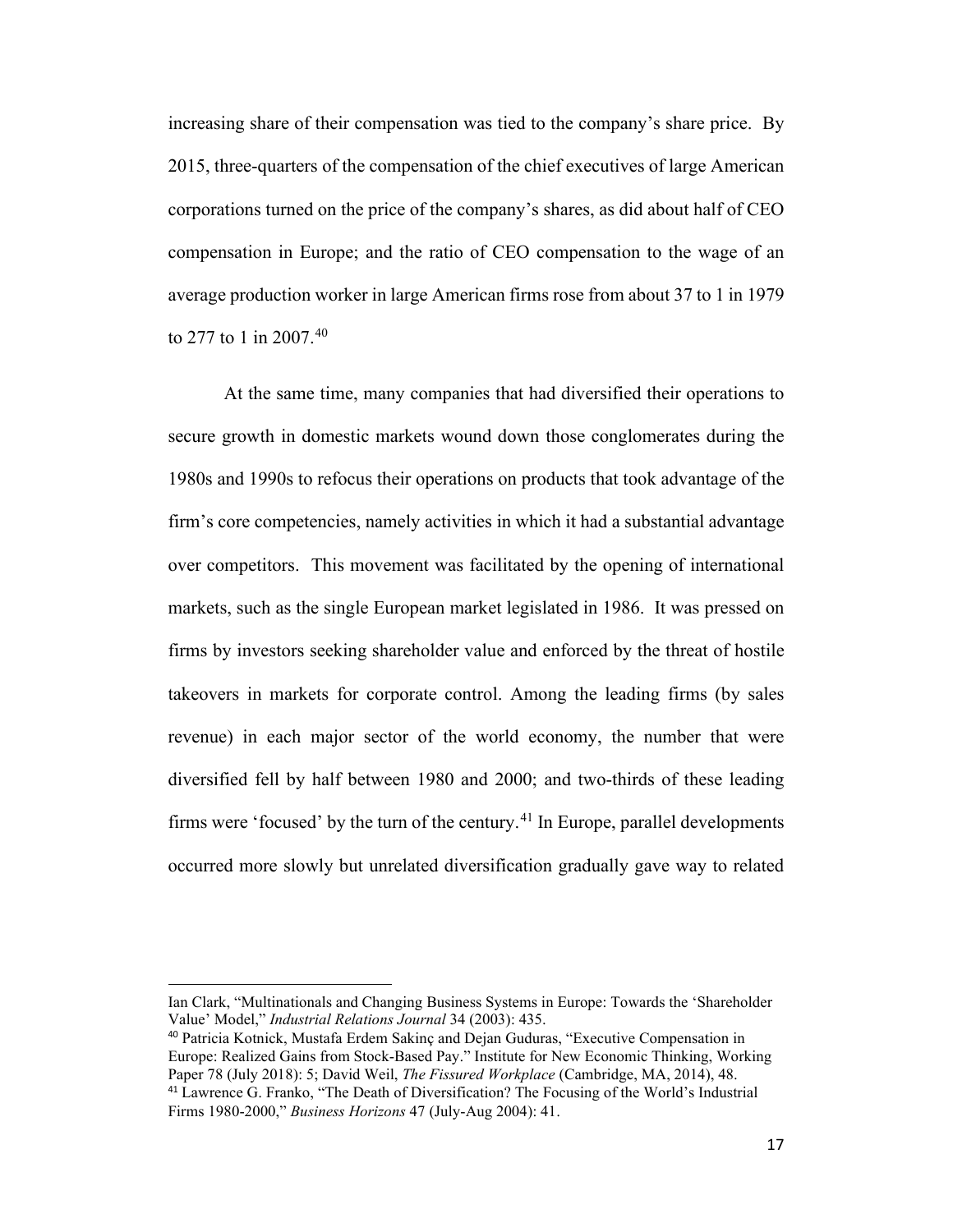diversification, and then to a renewed focus on core competencies after  $1993.^{42}$  $1993.^{42}$  $1993.^{42}$  This was accompanied by a new emphasis on exports. Refocused firms with more limited product lines sought foreign markets for those products via exports or the purchase of foreign companies. Between 1993 and 2007, the share of sales of the hundred largest German firms going elsewhere in Europe rose from 26% to 31%, and the proportion going beyond Europe rose from 27% to 37%, while sales of French firms going elsewhere in Europe rose from 19% to 30% and the share going beyond Europe increased from 35% to 41%.<sup>43</sup>

These shifts in corporate strategy soon led to further moves that were highly consequential for the labor force and its management. To meet new demands for shareholder value and focus on their core competencies, many firms began to downsize their workforce and outsource tasks to cheaper sub-contractors. Between 1980 and 1993, the five hundred largest American manufacturing companies laid off a quarter of their workforce; and, by 1989, more than three quarters of American employers were using sub-contractors for tasks previously performed by their own employees.<sup>[44](#page-17-2)</sup> In 2002, a survey of 180 large European manufacturing companies found that on average they were outsourcing seven of their activities, most often IT services, industrial maintenance, waste management, logistics and

<span id="page-17-0"></span><sup>42</sup> Richard Whittington and Michael Mayer, *The European Corporation: Strategy, Structure and Social Science* (Oxford, 2002), 143ff; Richard Whittington, Michael Mayer and Francesco Curto, "Chandlerism in Post-war Europe: Strategic and Structural Change in France, Germany and the UK 1950-1993," *Industrial and Corporate Change* 8 (1999): 519-551.

<span id="page-17-1"></span><sup>43</sup> Michael Mayer, Julia Hautz, Christian Stadler and Richard Whittington, "Diversification and Internationalization in the European Single Market," *Business History* 91 (2017): 279-299.

<span id="page-17-2"></span><sup>44</sup> Cappelli et al., *Change at Work*: 45, 73; David P. Audretsch and A. Roy Thurik, "Capitalism and Democracy in the 21st Century: From the Managed to the Entrepreneurial Economy," *Journal of Evolutionary Economics* 10 (2000): 22.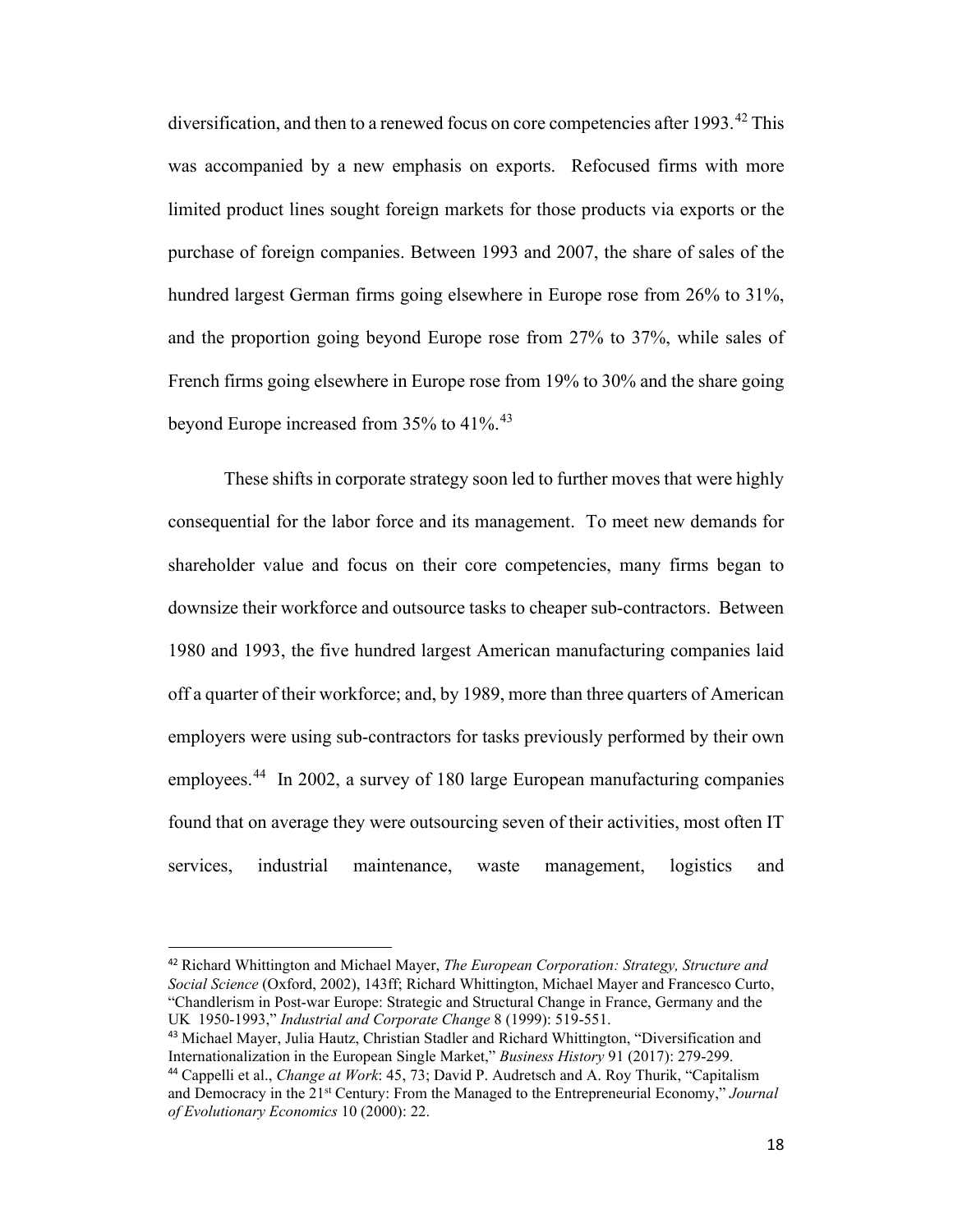telecommunications; and, in West Germany, the number of full-time workers employed by temporary agencies or sub-contractors of cleaning, logistics and security services quadrupled between 1980 and 2008.<sup>[45](#page-18-0)</sup>

These developments were accompanied by changes in the management practices of many firms. Influenced by Japanese models of 'lean and mean' production, the corporate watchword in this era became 'flexibility'. The objectives were to reduce inventories and readily redeploy workers and other resources to meet the variegated tastes of more sophisticated consumers. Many companies began to give more autonomy to work units, albeit subject to the metrics of financial managers, who replaced engineers as the preeminent force inside firms. By 1990, more than half of the Fortune 1000 companies in the U.S. had self-managed work teams, up from a quarter only a few years before.<sup>[46](#page-18-1)</sup> And many firms abandoned the multidivisional form in favor of organizing their activities through subsidiaries whose contribution to the share price could be measured more readily.<sup>[47](#page-18-2)</sup> Across the western economies, the production of goods and services was being organized differently and oriented to a different set of goals than those that had dominated the previous era.

This sea change in the strategies of large firms was reinforced by corresponding shifts in the economic strategies of governments. The economic

<span id="page-18-0"></span><sup>45</sup> Bertrand Quélin and François Duhamel, "Bringing Together Corporate Outsourcing and Corporate Strategy: Outsourcing Motives and Risks," *European Management Journal* 21 (2003): 652; Deborah Goldschmidt and Johannes F. Schmieder, "The Rise of Domestic Outsourcing and the Evolution of the German Wage Structure." 2016. IZA Discussion Paper 9194 (July 2015). <sup>46</sup> Fligstein, The Transformation of Corporate Control; Cappelli et al. *Change at Work*.

<span id="page-18-2"></span><span id="page-18-1"></span><sup>47</sup> John Boies and Harland Prechel, "Capital Dependence, Business Political Behavior and Change to the Multilayered Subsidiary Form," *Social Problems* 49 (August 2002):301-326.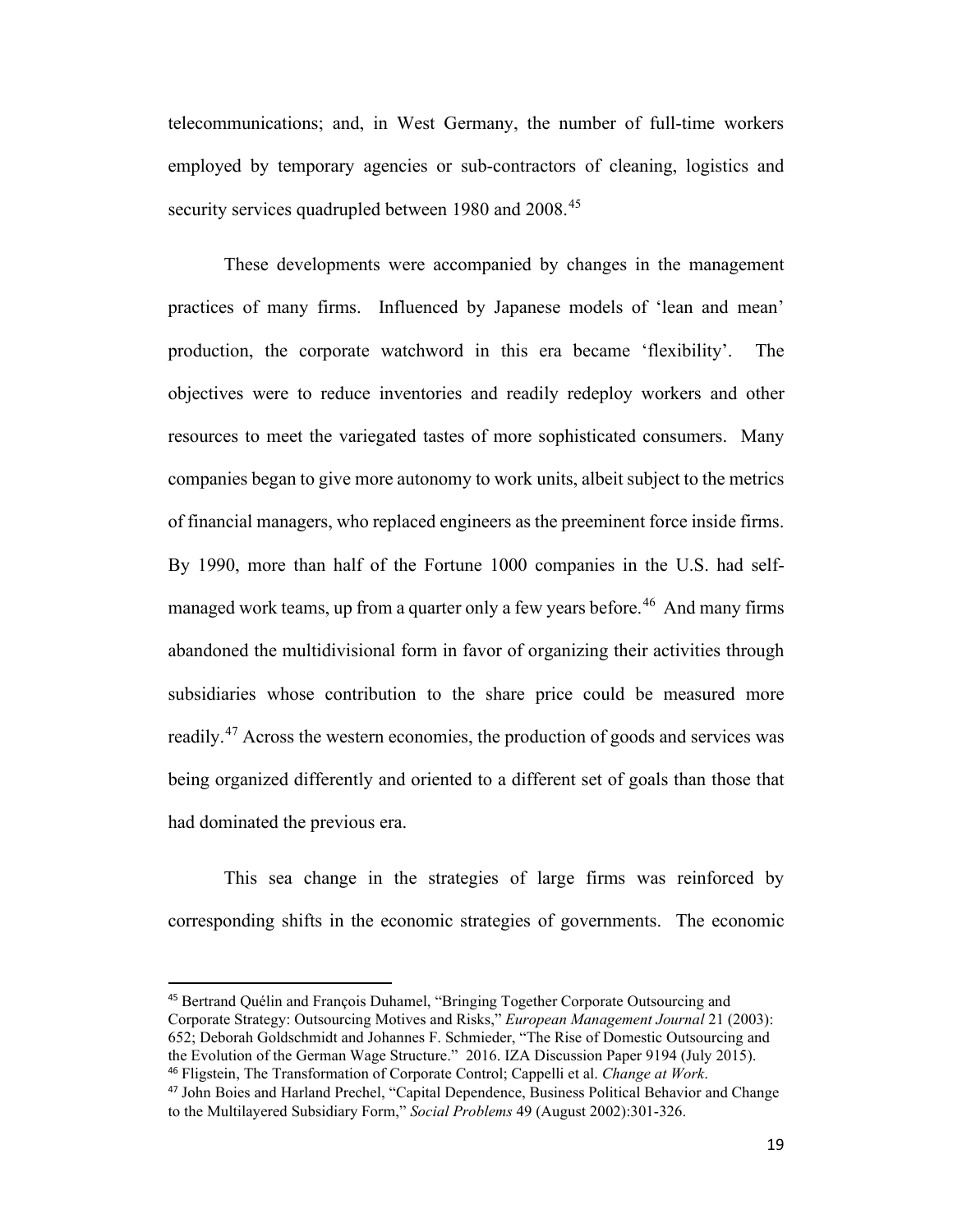climacteric of the 1970s, marked by a stagflation that remained impervious to existing policies, inspired a widespread disillusionment with state intervention and led many governments to search for new policies that would accord markets a greater role in the allocation of resources. They found a rationale for this approach in monetarist economics and the growing popularity of a new classical economics built on rational expectations foundations, which specified that activist fiscal and monetary policies had few durable effects on the real economy while the sources of unemployment lay, not in demand management, but on the supply side of the economy in the structure of product and labor markets.<sup>48</sup> Under Thatcher and Reagan, Britain and the U.S. moved first, but most European governments moved in parallel directions during the  $1990s.<sup>49</sup>$ 

Accordingly, demand management was downgraded on the premise that issues of unemployment and growth could be addressed only through marketconforming reforms to the supply side of the economy, and this view was institutionalized during the 1990s in moves to make central banks more independent of political control and to target monetary policy on inflation. During the 1980s and 1990s, three shifts in policy were especially important for facilitating the changes in firm strategy that took place in this period: steps to liberalize the availability of finance and free up markets for corporate control, measures to

<span id="page-19-0"></span><sup>48</sup> Kathleen McNamara, *The Currency of Ideas* (Ithaca, 1998); Michel De Vroey, *A History of Macroeconomics from Keynes to Lucas and Beyond* (Cambridge, 2016).

<span id="page-19-1"></span><sup>49</sup> For overviews, see: Martin Höpner et al. "Liberalization Policy: An Empirical Analysis of Economic and Social Interventions in Western Democracies." WSI Diskussionspapier 192 (November 2014); Anna Fill, *The Political Economy of De-Liberalization* (Berlin, 2019).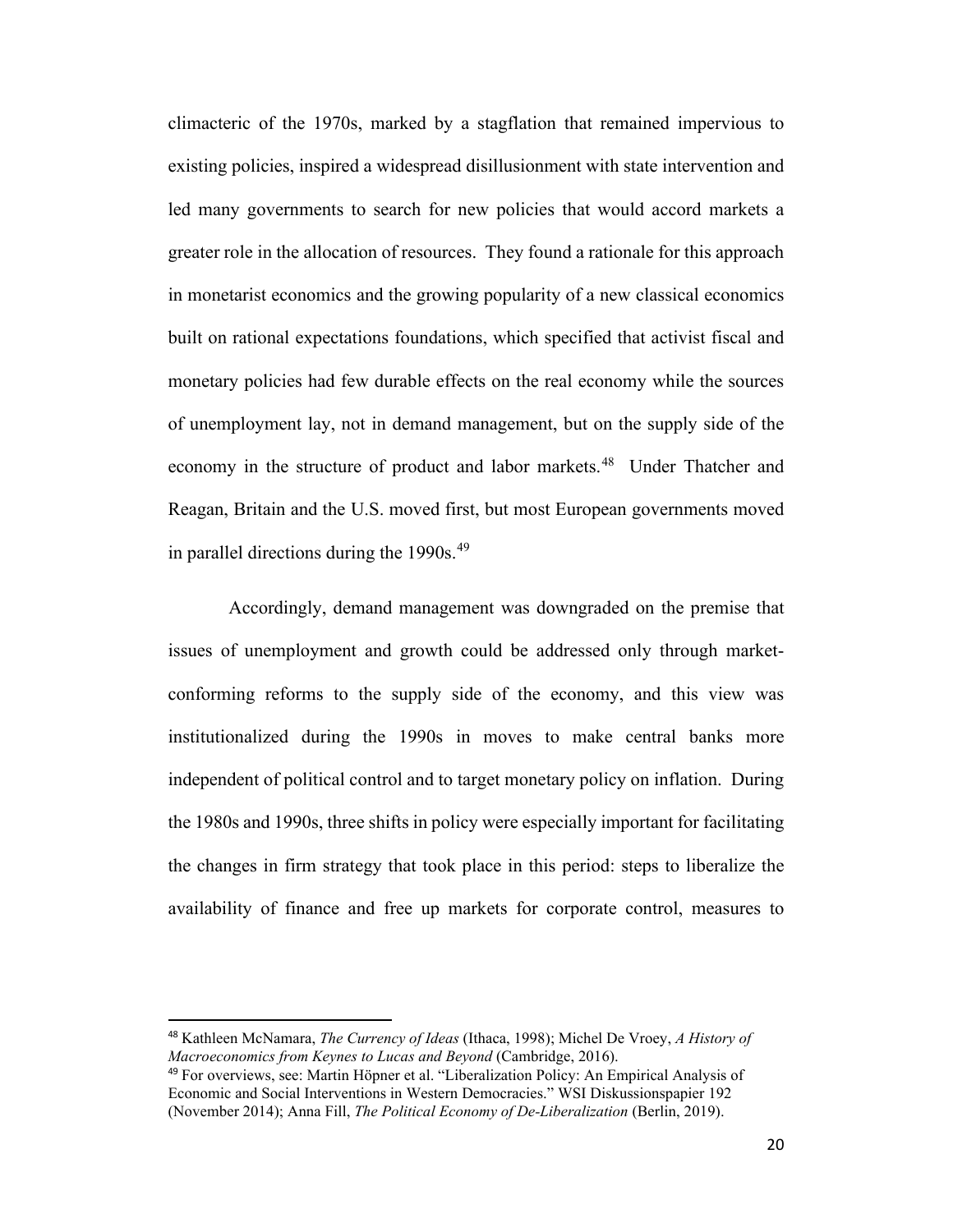intensify competition in product markets, and policies that promoted the emergence of dual labor markets.

The reorientation of firms toward a focus on core competencies and shareholder value was often forced on them by aggressive merger and acquisitions activity. But the latter was made possible by the growing availability of finance for such purposes, which turned on steps taken by governments in this era. As Krippner notes, the initial steps were changes to American regulations adopted in the late 1970s and early 1980s, largely in response to the distributive issues raised by a decade of inflation.<sup>[50](#page-20-0)</sup> Amendments to ERISA and regulation Q as well as the 1982 Garn-St. Germain Act fueled a market in the 'junk bonds' which investors used to launch the leveraged buyouts and hostile takeovers that forced firms to unwind conglomerates and focus on their share price. In 1981 regulations on mergers were also loosened; rule 10b-18 adopted in 1982 by the SEC made it easier for American companies to shore up their share price by buying back their own shares; and the 1986 Tax Reform Act encouraged firms to develop multiple layers of subsidiaries by making it easier to transfer funds among them.<sup>[51](#page-20-1)</sup> By 1990, one third of the companies in the Fortune 500 of 1980 had faced a hostile takeover bid.<sup>[52](#page-20-2)</sup>

A parallel set of developments opened up European financial markets. Once again, shifts in international regimes were important. Beginning in 1979, the

<span id="page-20-0"></span><sup>50</sup> Krippner, *Capitalizing on Crisis*.

<span id="page-20-1"></span><sup>51</sup> See Davis *Managed by Markets*; William Lazonick, "Profits Without Prosperity," Harvard Business Review (Sept 2014): 47-55; Harland Prechel, "Corporate Transformation to the Multilayered Subsidiary Form: Changing Economic Conditions and State Business Policy," *Sociological Forum* 12 (Sept 1997): 405-439.

<span id="page-20-2"></span><sup>52</sup> Cappelli et al., *Change at Work*: 33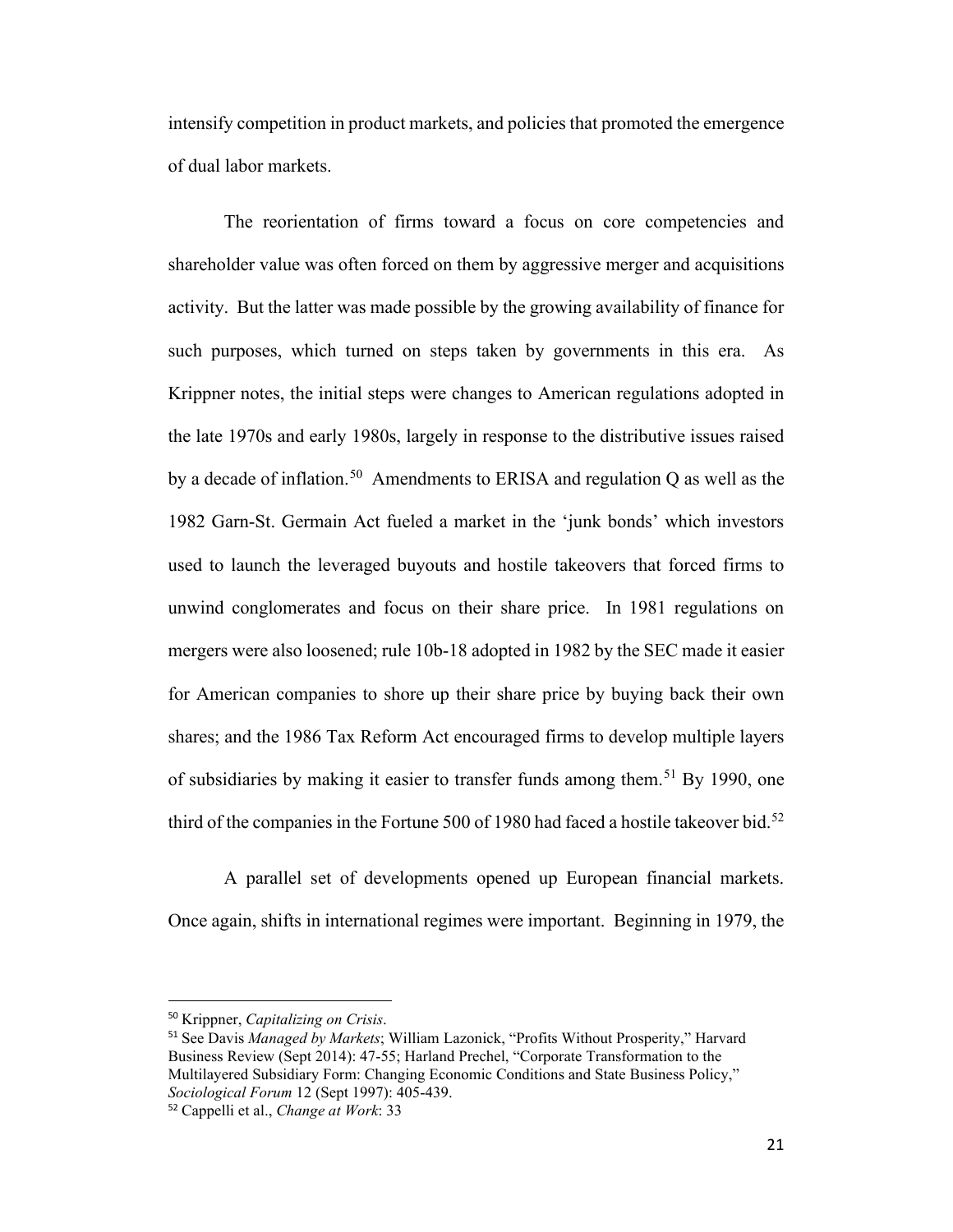removal of exchange controls substantially increased international financial flows, making cross-border merger and acquisition activity more feasible. French governments liberalized their markets for corporate control to take advantage of that.<sup>53</sup> The large German banks successfully pressed for measures that would allow them to become international investors. [54](#page-21-1) A big bang liberalized the City of London, and the European Community relaxed takeover regulations.<sup>55</sup> Between 1993 and 2001, there were almost 90,000 mergers and acquisitions in western Europe – a nine-fold increase from the  $1980s$  – and, by 2000, forty percent of French listed companies were owned by foreigners.<sup>[56](#page-21-3)</sup> As the size of global financial assets tripled between 1980 and 2006, financial activities now accounted for a much larger proportion of national profits, especially in the Anglo-American economies.[57](#page-21-4)

Just as firms began to face heightened pressure from financial markets, a series of public policies exposing them to more intense competition in product markets further accelerated shifts in corporate strategy. Deregulation of the American airline, rail, trucking and broadcast industries, followed by others, stimulated many companies to downsize or restructure, as did large-scale

<span id="page-21-1"></span><sup>54</sup> Gregory Jackson and Martin Höpner, "Revisiting the Mannesmann Takeover: How Markets for Corporate Control Emerge," *European Management Review* 3, 3 (2006): 142-55.

<span id="page-21-3"></span><span id="page-21-2"></span><sup>56</sup> Martina Martynova and Luc Renneboog, "Merger and Acquisitions in Europe." Tilburg

University Discussion Paper (Jan 2006); Mary O'Sullivan, "Analysing Change in Corporate

Governance," *Corporate Governance: Accountability, Enterprise and International Comparisons*, ed. Kevin Keasey, Steve Thompson and Mike Wright (New York, 2005): 373.

<span id="page-21-0"></span><sup>53</sup> Pepper D. Culpepper, "Capitalism, Coordination and Economic Change: The French Political Economy since 1985" in *Changing France: The Politics that Markets Make*, eds. Pepper D. Culpepper, Peter A. Hall and Bruno Palier (Houdmills, 2006), 29-49.

<sup>55</sup> Michael Moran, *The British Regulatory State* (Oxford, 2003).

<span id="page-21-4"></span><sup>57</sup> Suzanne Berger, "Toward a Third Industrial Divide?" in *Economy and Society: Essays in Honor of Michael J/. Piore*, ed. Paul Osterman (Cambridge, MA, 2012), 65-87.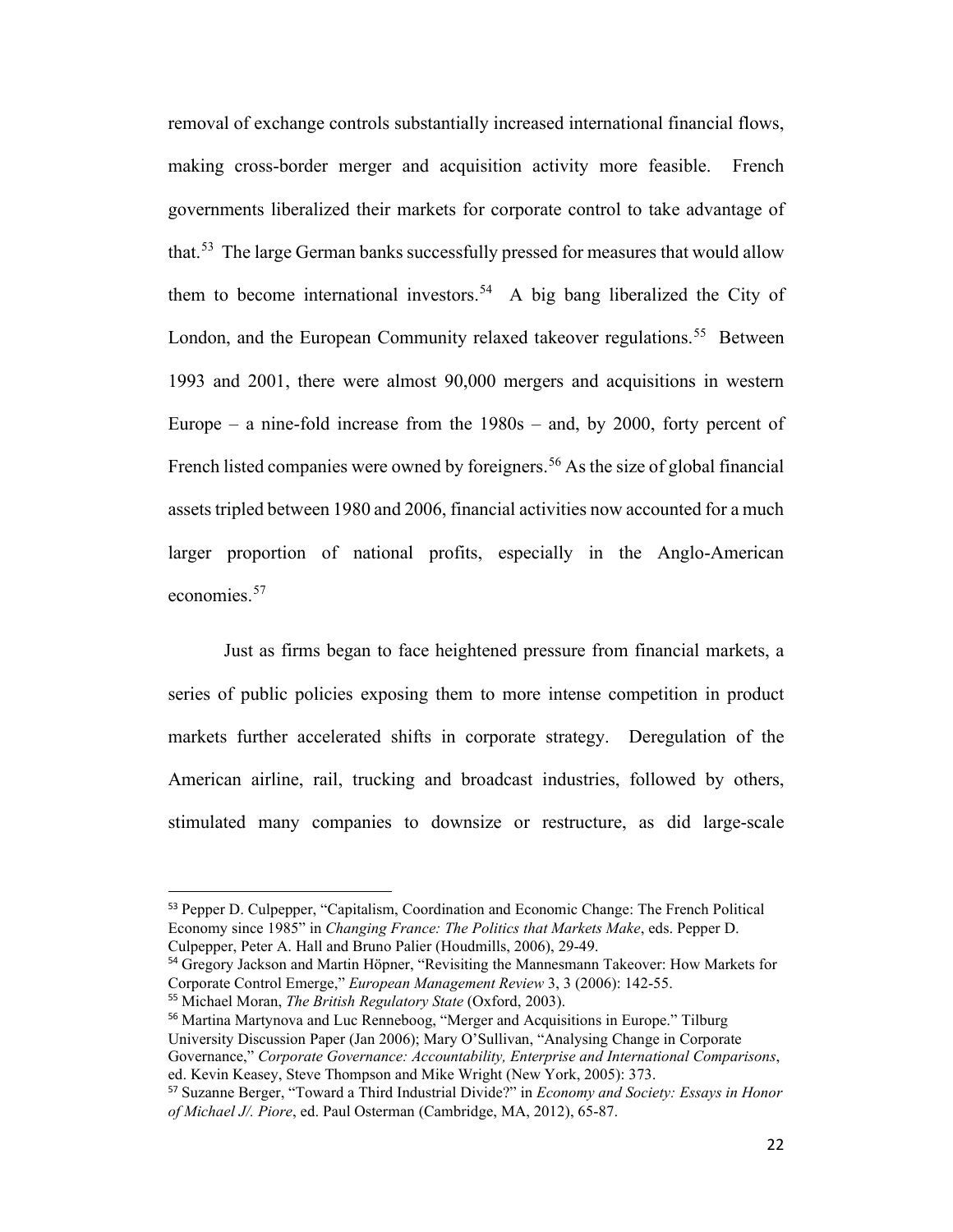privatization in Britain.[58](#page-22-0) In Europe, the Single European Act exposed firms to increasing competition within a continental market and gave the European Commission sweeping powers to liberalize industries.<sup>[59](#page-22-1)</sup> As a result, many firms that had been diversifying to grow in protected national markets refocused on their core competencies in order to compete more effectively in larger transnational markets.

In order to do so, many firms began to shed labor and outsource more of their activities to sub-contractors recruiting workers on secondary labor markets. But the capacities of firms to adopt such strategies, especially in Europe, depended on government moves to relax employment protection and promote the use of temporary or part-time contracts. Governments obliged and employment protection for employees on fixed contracts dropped dramatically across Europe; by 2008 more than 20 percent of European workers were on such contracts.<sup>[60](#page-22-2)</sup> Secondary labor markets expanded: in Germany, for example, the rate of part-time employment doubled between 1991 and 2007.

<span id="page-22-1"></span><span id="page-22-0"></span><sup>58</sup> Robert B. Horowitz, "Understanding Deregulation," *Theory and Society* 15 (Jan 1986): 139- 174; Michael Moran, *Privatization and Regulatory Change in Europe* (Philadelphia, 1994). <sup>59</sup> Nicolas Jabko, *Playing the Market: A Political Strategy for Uniting Europe* (Ithaca, 2012); for an example, Catherine Casey, Antje Fiedler and Ljiljana Erakovic, "Liberalising the German Model: Institutional Change, Organisational Restructuring and Workplace Effects," *Industrial Relations Journal* 43 (2011): 53-69.

<span id="page-22-2"></span> $60$  Torben Iversen and David Soskice, "Democratic Limits to Redistribution: Inclusionary versus Exclusionary Coalitions in the Knowledge Economy," *World Politics* 67 (2015): 185-225; Anke Hassel, "The Paradox of Liberalization: Understanding Dualism and the Recovery of the German Economy." LSE Europe in Question Discussion Paper 42 (Sept. 2011); Goldschmidt and Schmieder, "The Rise of Domestic Outsourcing; Werner Eichorst and Paul Marx, "Reforming German Labor Market Institutions: A Dual Path to Flexibility." IZA Discussion Paper 4100 (Mar. 2009).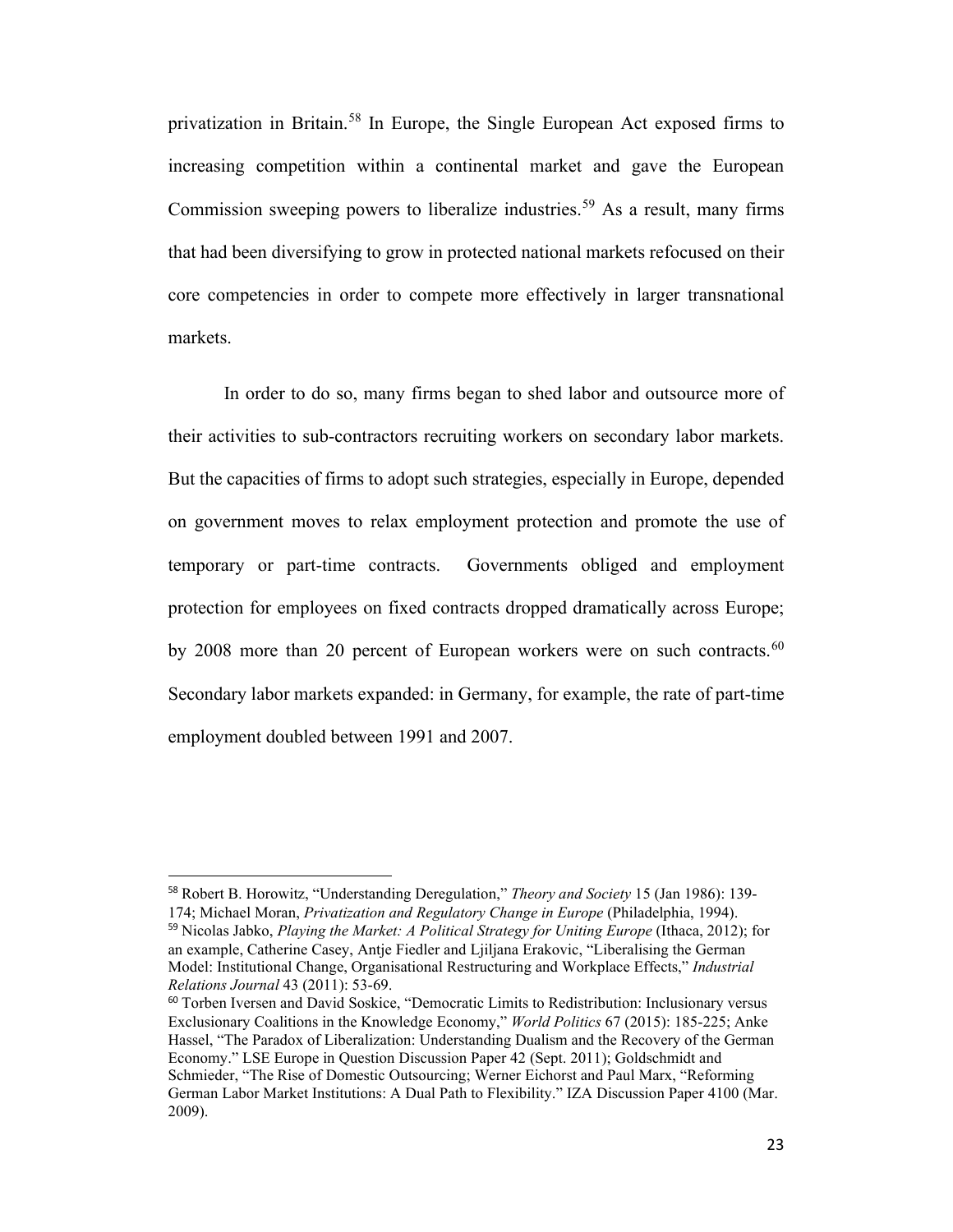To accommodate the growth of these secondary labor markets, governments also adjusted the social policy regimes of the postwar welfare state. Although social spending remained high, many European governments reduced the levels or duration of social benefits and made the terms of eligibility for them more stringent, effectively forcing people into the low-paid jobs that had proliferated with outsourcing. In the U.S., the earned-income-tax-credit program (EITC) was expanded during the 1980s and 1990s, effectively subsidizing low-wage work, and, in 1996, work requirements were attached to traditional welfare programs. The British government soon followed suit and, under the aegis of 'active labor market policies', many European governments began to subsidize social charges or make the receipt of benefits contingent on training or work. [61](#page-23-0) Policies such as these sustained the low-wage labor markets on which outsourcing depended. Once again, corporate strategies and government policies moved in tandem to reinforce each other, albeit this time in the service of a different growth regime.

## *An era of knowledge-based growth*

Since many of the firm practices and public policies adopted during the era of liberalization remain in place, some analysts are reluctant to suggest that the growth regime has shifted again. To be sure, there is a certain seamlessness to the process whereby such regimes change: they rarely shift abruptly, and the pace of change varies across countries. But close examination suggests that, from the late 1990s,

<span id="page-23-0"></span><sup>61</sup> Giuliano Bonoli, "The Political Economy of Active Labor Market Policy," *Politics & Society* 38 (2010): 435-457.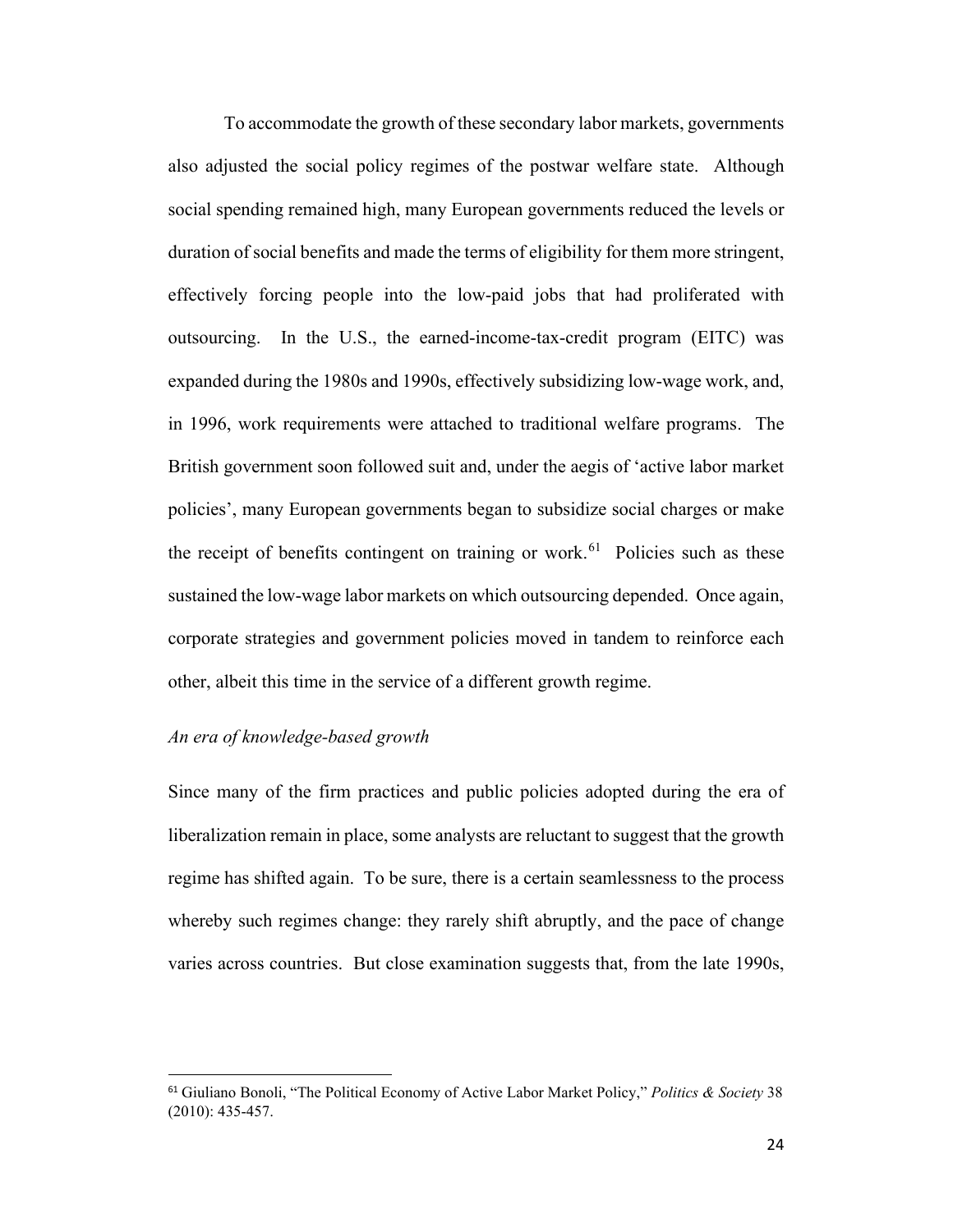business practices and public policies began to change in ways consequential enough to merit seeing them as a new growth regime.

Three changes in firm practices have been especially significant. First, although some firms have gradually been applying a new information and communications technology (ICT) to their operations since the 1980s, the advent of the internet in the late 1990s had a transformative impact on many more businesses; and, by the early 2000s, the success of many types of firms had become highly dependent on how well they exploited that technology. Second, in tandem with the growing role of ICT has come a turn toward intangible, as opposed to tangible, investment. As a share of sector value-added, levels of intangible investment have exceeded those of tangible investment since about 2000 in the US and Britain.<sup>62</sup> Third, although firms had been outsourcing labor for several decades, in the wake of the World Trade Agreement of 1995 and the accession of China to it, outsourcing was joined by offshoring, as increasing numbers of firms began to move production abroad into global value chains. New developments in ICT made these global value chains much more feasible, and their rise changed how many firms produced what they sold. In short, major changes in technology and new developments in the international economy transformed the ways in which many firms created value, the types of workers they sought, and the investments

<span id="page-24-0"></span><sup>62</sup> Jonathan Haskel and Stian Westlake, *Capitalism without Capital* (Princeton, 2018): 24-25. For a view putting more emphasis on firm structure and intellectual property rights, see Herman Mark Schwartz, "From Fordism to Franchise: Intellectual Property Rights and Growth Models in the Knowledge Economy" in *Diminishing Returns* eds. Baccaro et al.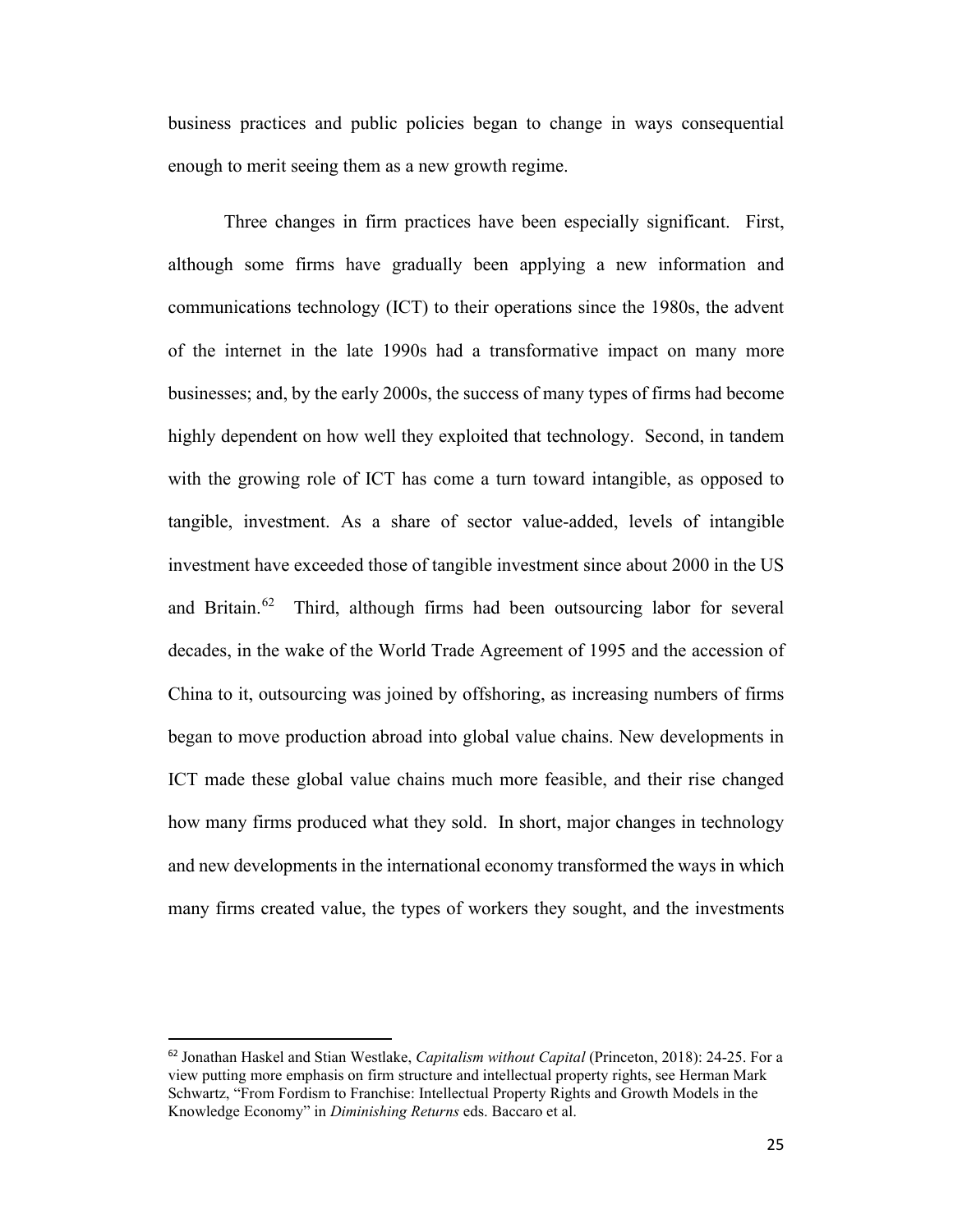they made, with significant consequences for how economic growth is generated and distributed – defining features of a growth regime.

The products of a revolution in information and communications technology began to find business applications during the 1980s. But the volume of email in the U.S. did not exceed that of postal mail until 1996, and only toward the end of the century did the competitive advantage of many firms come to depend on how effectively they made use of this technology. By 2016, however, almost eighty percent of large enterprises in the OECD were using software to plan their operations or manage their resources; almost a quarter of the sales of large firms stemmed from ecommerce; and forty percent of the development costs of a new automobile were software related. $63$  In this context, information about the preferences of customers, the performance of employees, the use made of products, and the operations of suppliers became increasingly abundant and valuable assets; and the capacities to gather and monetize that information became key components of the core competencies of a firm. Walmart, for instance, connects the activities of its 245 million customers to its logistics chain at the rate of a million transactions an hour.  $64$ 

These new flows of information inspired many manufacturers to bundle services with their products, as an important source of value-added. As the gap between the cost of using robots and labor halved between 1990 and 2015, other

<span id="page-25-1"></span><span id="page-25-0"></span><sup>63</sup> OECD *Data Driven Innovation* (Paris, 2015: 28; OECD *Digital Economy Outlook* (Paris, 2017); OECD *Supporting Investment in Knowledge, Capital. Growth and Innovation* (Paris, 2013): 26. <sup>64</sup> Cédric Durand and William Milberg, "Intellectual Monopoly in Global Value Chains." Working Paper, Department of Economics, New School for Social Research (July 2018): 27.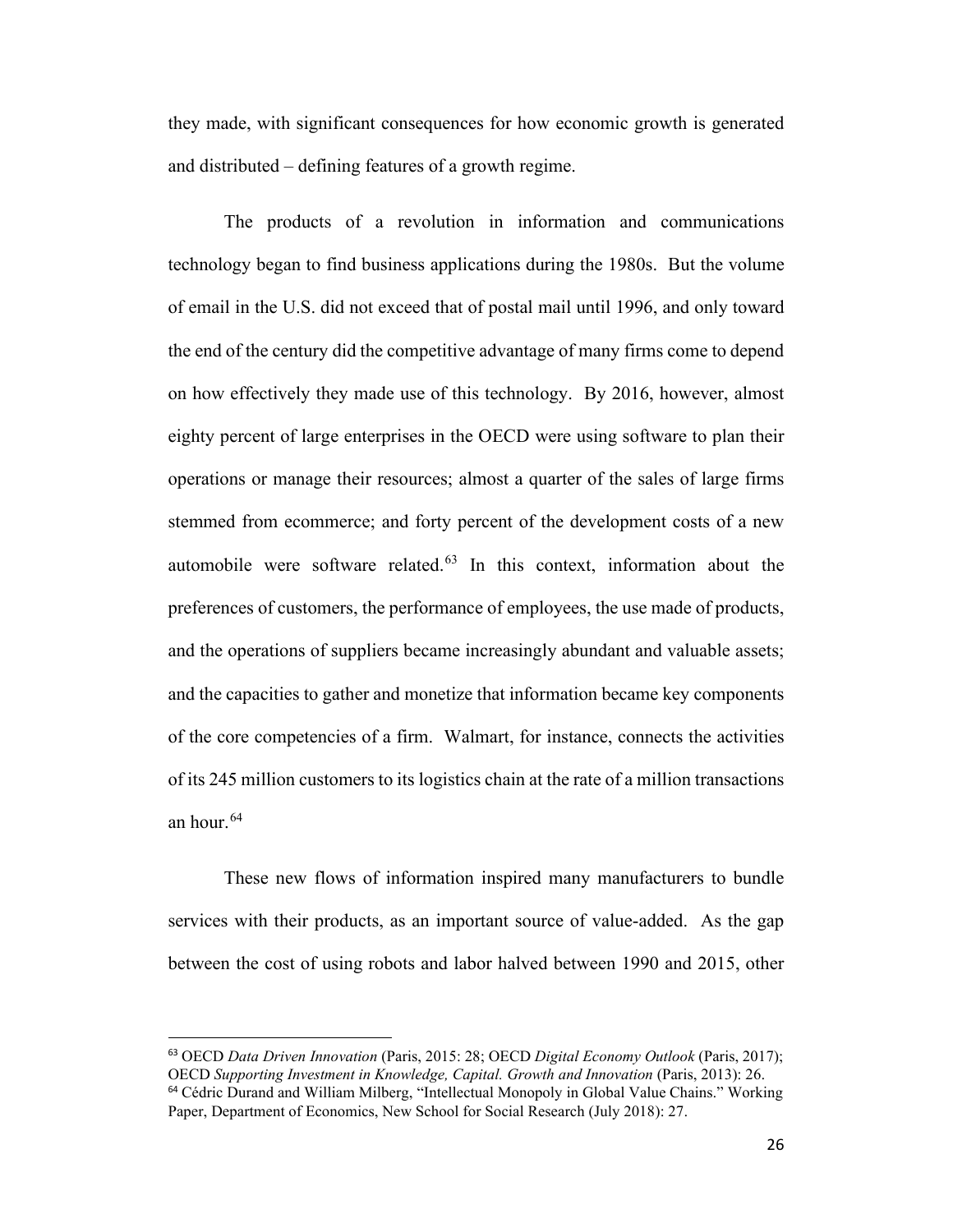firms substituted capital for labor. The number of employees in American manufacturing fell by five million over these years, even though the value of manufacturing output increased by about a third.<sup>[65](#page-26-0)</sup> For providers of software and some services, network effects yielded large economies of scale that often translated into first-mover advantages. The first disk of the Windows 95 operating system cost \$250 million to develop, but subsequent disks cost virtually nothing to produce.<sup>[66](#page-26-1)</sup> The new technologies shifted how many firms operated, and they brought new types of firms to the fore, including platform firms matching suppliers of goods or services with buyers, such as Amazon, Ebay, Upwork and Google. On some estimates, platform firms accounted for 31 percent of the profits of western companies in 2015.[67](#page-26-2)

Partly to take advantage of the new technologies, many firms shifted their use of capital away from tangible investment in physical assets toward investment in intangibles, including patenting, trademarking, marketing, research and firm organization. This trend is most obvious within the platform economy. The American hospitality industry, for instance, relies on \$340 billion of physical assets such as hotels, while its new competitor, Airbnb, can leverage \$17 trillion in residential assets without owning any of them.<sup>[68](#page-26-3)</sup> Since innovation drives the appeal of many products, patents have also become a more important preoccupation for

<span id="page-26-0"></span><sup>65</sup> McKinsey Global Institute, *Playing to Win: The New Global Competition for Corporate Profits* (London, 2015); Stephen J. Rose, "Manufacturing Employment: Fact and Fiction." Urban Institute, April, 2018.

<span id="page-26-1"></span><sup>66</sup> David J. Teece, "Strategies for Managing Knowledge Assets: The Role of Firm Structure and Industrial Context," *Long Range Planning* 33 (2000): 35-54.

<span id="page-26-2"></span><sup>67</sup> McKinsey. *Playing to Win*.

<span id="page-26-3"></span><sup>68</sup> McKinsey *Playing to Win*.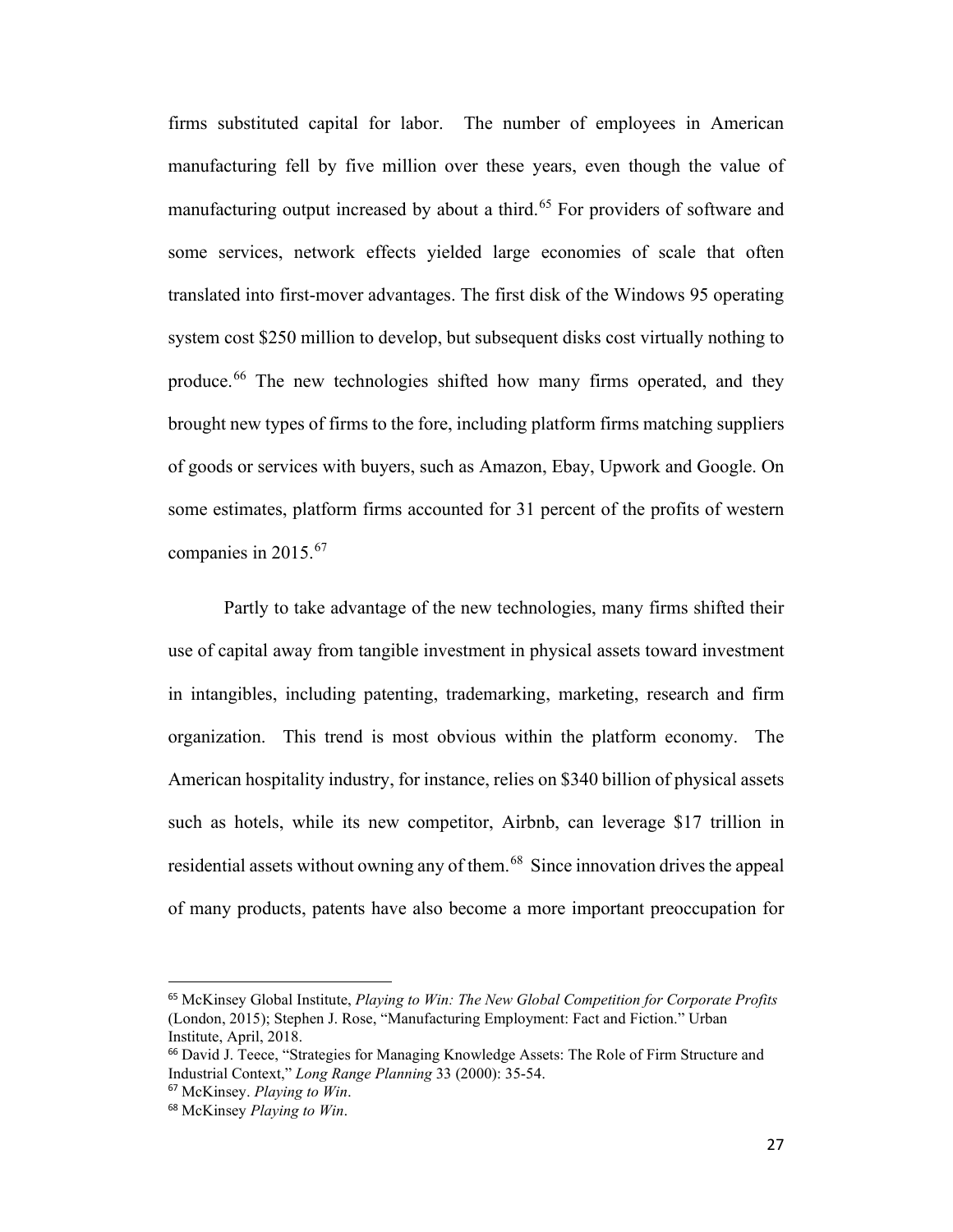companies; and investments in branding have become more important to commercial success, now that consumers no longer depend on local availability and can choose from a wide array of products on the internet. Across the globe, the number of inventions and industrial designs that were filed for patent protection tripled between 2001 and 2015, while the number of trademark applications doubled.[69](#page-27-0) Between 2000 and 2014, income from intangible investments increased by 75 percent in real terms.<sup>[70](#page-27-1)</sup>

Some of this investment has gone into the sophisticated technology required to manage global value chains. A successor to the vertical integration of earlier decades, these transnational supply chains reflect the efforts of companies refocused on their core competencies to source many components of their products, and in some cases services, from firms in other countries.<sup>71</sup> The components of some products now pass through several borders before final assembly and sale. Global value chains expanded exponentially during the 2000s to take advantage of new supplies of labor and expertise in emerging economies; and the capacity to manage such chains has become a key competency of many companies. One study found that the share of foreign-value-added in these supply chains rose by 75 percent between 1995 and 2008.[72](#page-27-3) Moreover, as firms built up their global value

<span id="page-27-3"></span><span id="page-27-2"></span><span id="page-27-1"></span><span id="page-27-0"></span><sup>69</sup> Durand and Milberg, Intellectual Monopoly, 10; Schwartz, From Fordism to Franchise. <sup>70</sup> Leonard I. Nakamura, "Intangible Assets and National Income Accounting: Measuring a Scientific Revolution." Working Paper 09-11, Federal Reserve Bank of Philadelphia, May 2009: Fig 2; Haskel and Westlake, *Capitalism without Capital*: 26; Bart van Ark et al., "Measuring Intangible Capital and its Contribution to Economic Growth in Europe," EIB Papers 14 2009): 70. <sup>71</sup> For a highly insightful overview, see Suzanne Berger, *How We Compete* (New York, 2005). <sup>72</sup> Marcel P. Timmer et al. "Slicing Up Global Value Chains." *Journal of Economic Perspectives* 28 (2014): 99-118; see also William Milberg and Deborah Winkler, *Outsourcing Economics: Global Value Chains in Capitalist Development* (New York, 2013).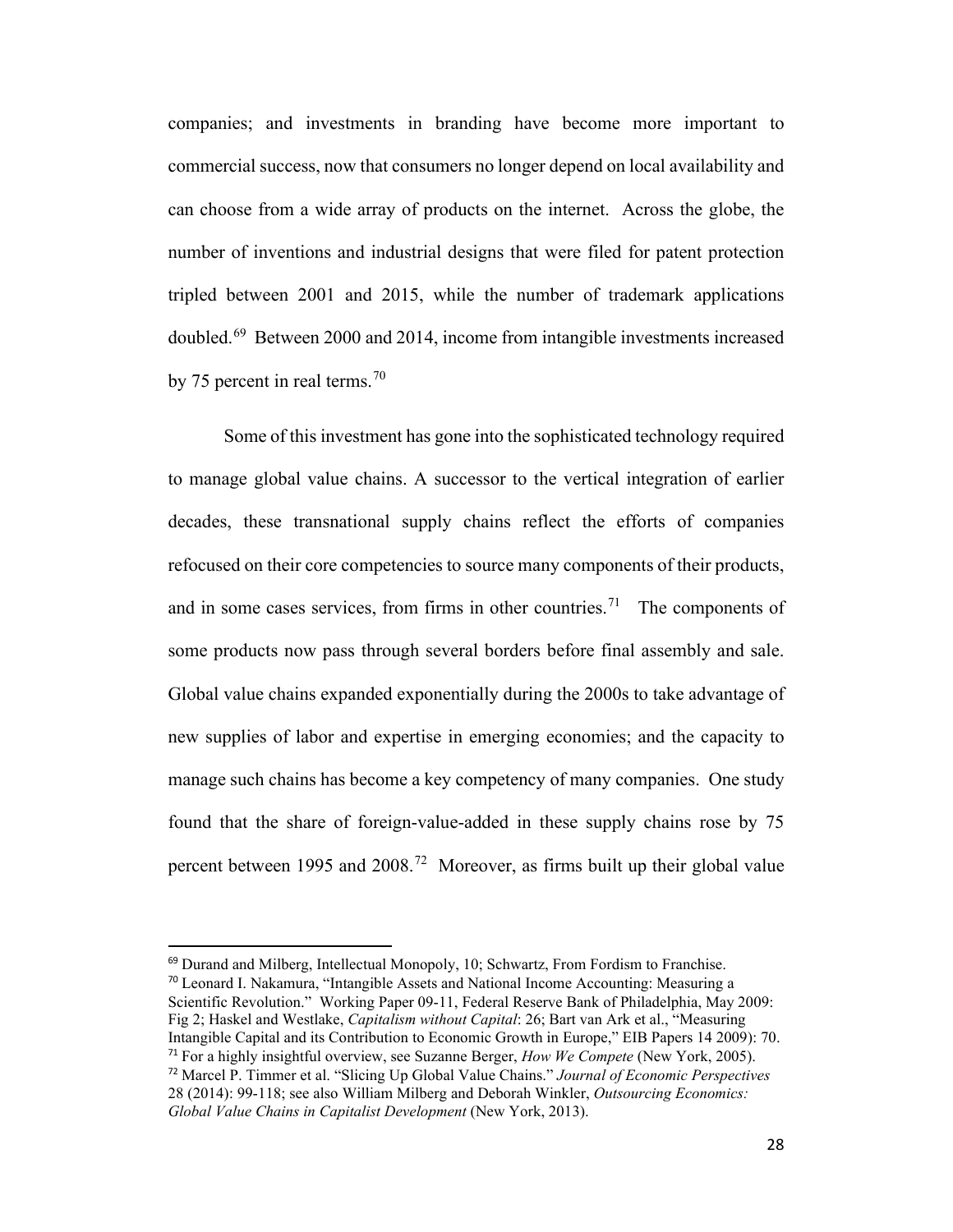chains, investment shifted from the domestic to the international sphere. Between 1990 and 2010, gross fixed capital formation in the high-income countries declined from about 23 to 20 percent of GDP, but foreign direct investment out of those countries rose dramatically – from about 10 to 30 percent of GDP in the U.S. and Germany, and from 20 percent to 60 percent of GDP in Britain and France.<sup>[73](#page-28-0)</sup>

The concomitant of global value chains has been a large increase in the offshoring of jobs, which compounds the social effects of domestic outsourcing. It is difficult to estimate the total number of jobs offshored but indicative that, between 1990 and 2008, the U.S. added 26.7 million jobs in non-tradeable sectors but only 600,000 new jobs in industries producing tradeable goods and services.<sup>[74](#page-28-1)</sup> Firms deploying a wide range of strategies could find profitable niches in these value chains.<sup>75</sup> As a consequence, however, some domestic firms have relatively few domestic employees. In 2012, for instance, Apple, the world's most valuable publicly traded company, had about 43,000 American employees, with about 30,000 working in its retail stores, but it relied on more than 730,000 workers in other countries to manufacture its products.<sup>76</sup> One study estimated that, by 2007, about twelve percent of American firms were 'factory less' producers, selling their products in the U.S. but without any manufacturing facilities in the country.<sup>[77](#page-28-4)</sup>

<span id="page-28-0"></span><sup>&</sup>lt;sup>73</sup> Cédric Durand and Maxime Gueuder, "The Profit-Investment Nexus in an Era of Financialisation, Globalisation and Monopolisation: A Profit-Centered Perspective," *Review of Political Economy* 30 (2018): 140.

<span id="page-28-1"></span><sup>74</sup> Michael Spence and Sandile Hltashwayo, "The Evolving Structure of the American Economy and the Employment Challenge," Council on Foreign Relations Working Paper (March 2011). <sup>75</sup> Berger, *How We Compete*.

<span id="page-28-3"></span><span id="page-28-2"></span><sup>76</sup> Weil *Fissured Workplace*, 173.

<span id="page-28-4"></span><sup>77</sup> Andrew B. Bernard and Teresa C. Fort, "Measuring the Multinational Economy: Factoryless Goods Producing Firms," *American Economic Review Papers and Proceedings* 105 (2015): 518- 523.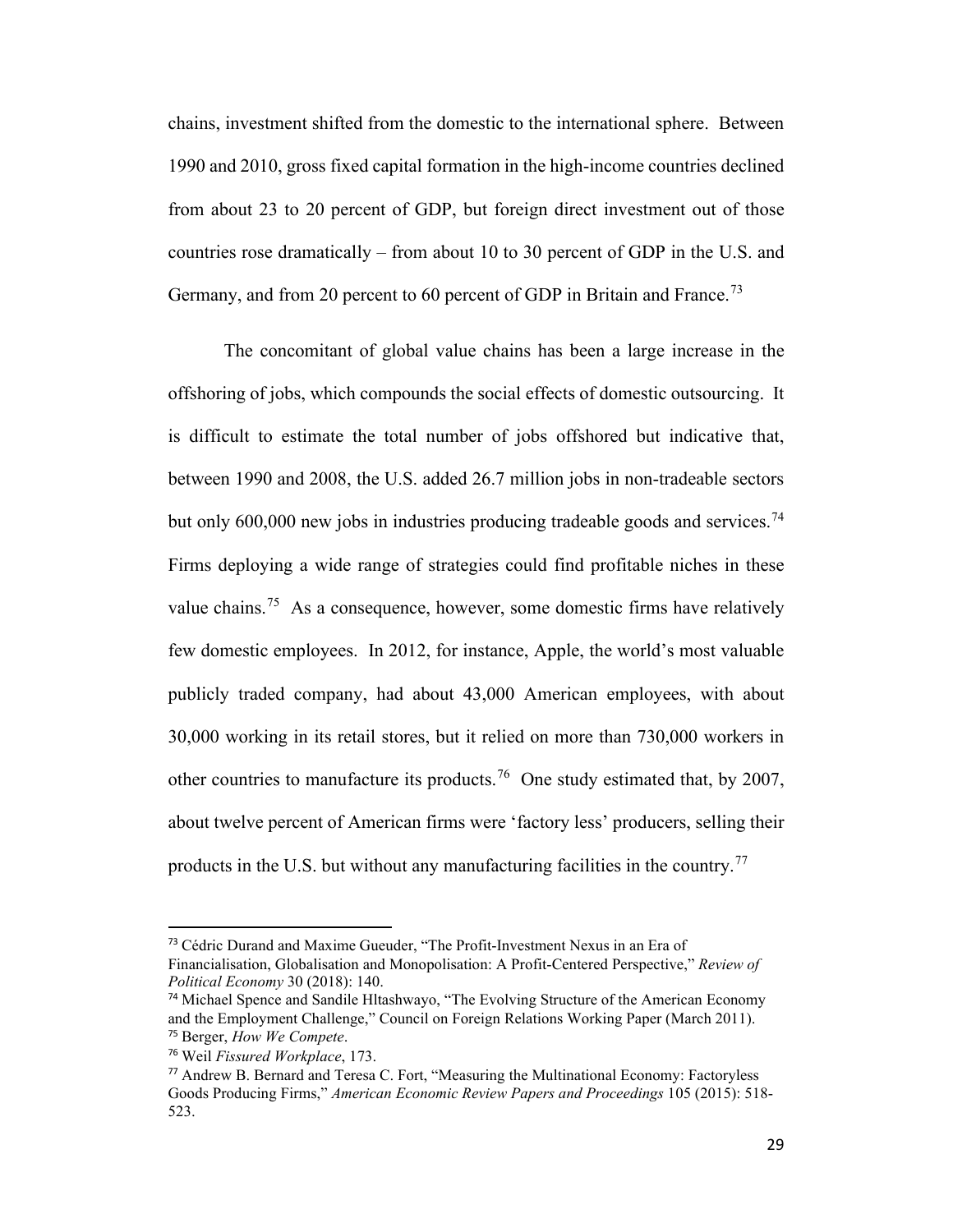In the first instance, these shifts in firm strategy were stimulated by new technologies and regime transitions that doubled the global labor supply available to capitalist companies.<sup>78</sup> But governments are gradually offering support for the new growth regime, even if there is wide cross-national variation in the levels of such support. Three types of government policies have been especially important in the transition to this new growth regime. These include efforts to increase the sources of finance for innovation, the establishment of new trade regimes, including expanded protection for intellectual property rights, and the reorientation of social policy toward social investment, especially in tertiary education.

Some of the relevant policies date from the 1980s. Public subsidies to the American defense industry were instrumental to many of the innovations fueling the new knowledge economy; and many governments have recently increased public funding for research and development.<sup>[79](#page-29-1)</sup> However, many regulatory reforms have also been designed to increase private investment in it. The Bayh-Dole Act of 1980 allowed American researchers to patent inventions made with federal funds that were previously considered government property. The U.S. Congress established a new appeals court to streamline the enforcement of IPR claims and, in several steps, expanded the types of innovations subject to patent, including a 1998 move to allow business models involving automated processes to be patented. The American venture capital industry benefited from a regulatory change in 1984

<span id="page-29-0"></span><sup>78</sup> Richard Freeman, "The Challenge of the Growing Globalization of Labor Markets to Economic and Social Policy," in *Global Capitalism Unbound*, ed. Eva Paus (London, 2007), 23-40.

<span id="page-29-1"></span><sup>79</sup> Fred Block, *State of Innovation: The US Government's Role in Technology Development* (New York, 2011); Mariana Mazzucato, *The Entrepreneurial State* (London, 2013).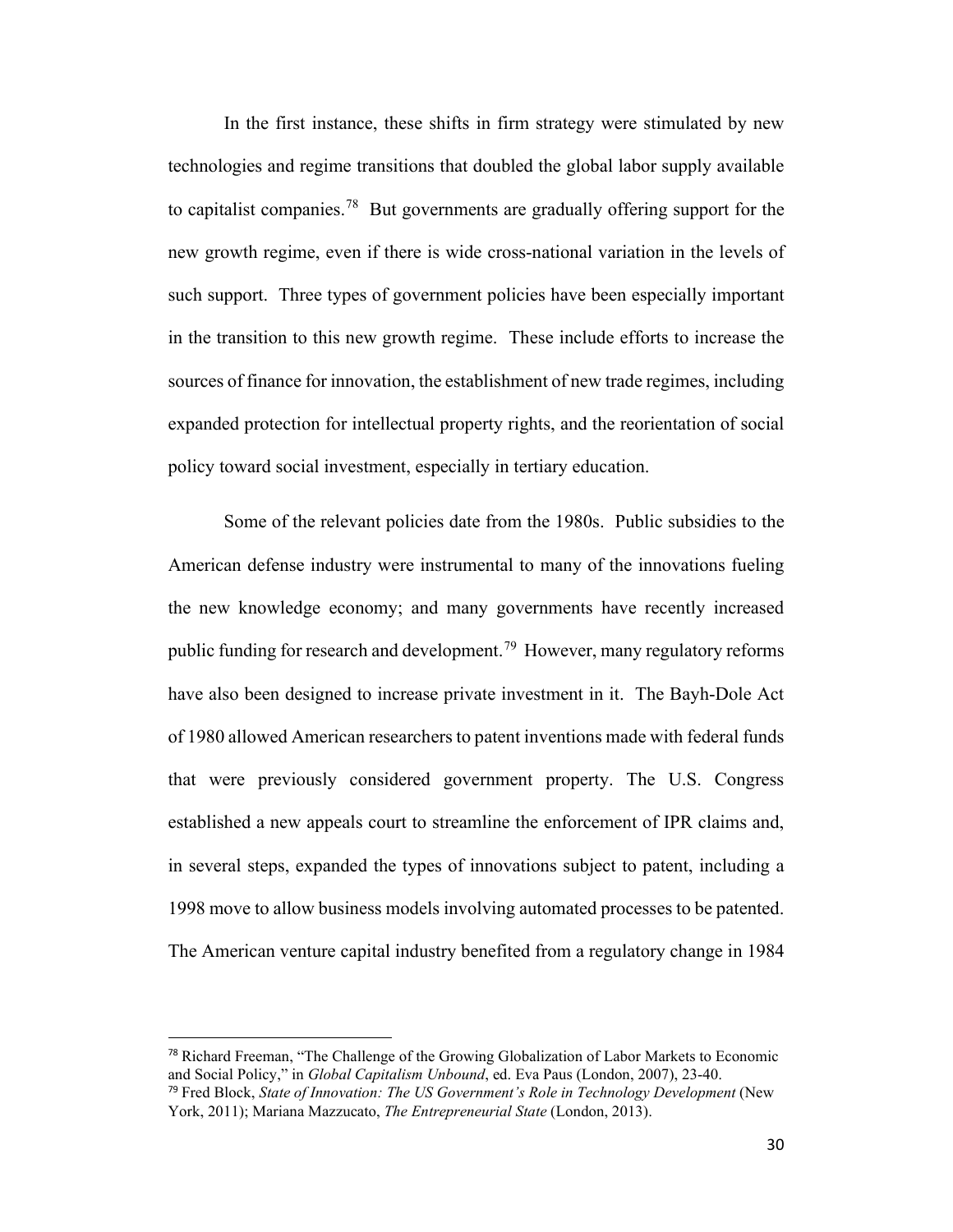that allowed the listing of loss-making firms on the NASDAQ exchange provided they had high levels of intangible capital.<sup>[80](#page-30-0)</sup> Shortly thereafter, the German government experimented with a new stock exchange designed to stimulate innovation; and, during the 1990s, French governments made serious efforts to increase the availability of venture capital and facilitate the formation of new enterprises.<sup>81</sup> In Sweden, regional development funds were turned into venture capital funds, and trade unions and employers were enlisted in joint efforts to stimulate high tech industry.<sup>[82](#page-30-2)</sup>

On the international level, the negotiation of new trade agreements proved crucial for the formation of global value chains. The 1994 NAFTA agreement, the expansion of the European single market toward the east in the 1990s, and the end of the Multi-Fiber Agreement in 2005 were important steps. Moreover, these trade agreements had new features especially enabling for the development of global value chains. While reducing barriers to trade, many of them created new protections for the intellectual property shared within such chains. The World Trade Agreement of 1995 and the admission of China to it in 2001 were landmark steps. The adjunct to that agreement on Trade-related Aspects of Intellectual Property Rights (TRIPS) subjected intellectual property rights to effective international

<span id="page-30-0"></span><sup>80</sup> See Benjamin Coriat and Olivier Weinstein, "Patent Regimes, Firms and the Commodification of Knowledge," *Socio-Economic Review* 10 (2012): 267-292.

<span id="page-30-1"></span><sup>81</sup> Steven Casper, *Creating Silicon Valley in Europe* (Oxford, 2007); Gunnar Trumbull, *Silicon and the State: French Innovation Policy in the Internet Age* (Washington, 2004).

<span id="page-30-2"></span><sup>&</sup>lt;sup>82</sup> Gerhard Schnyder, "Like a Phoenix from the Ashes? Reassessing the Transformation of the Swedish Political Economy since the 1970s," *Journal of European Public Policy* 19 (2012): 1126- 1145; Darius Ornston, *When Small States Make Big Leaps: Institutional Innovation and High Tech Competition in Western Europe* (Ithaca, 2012).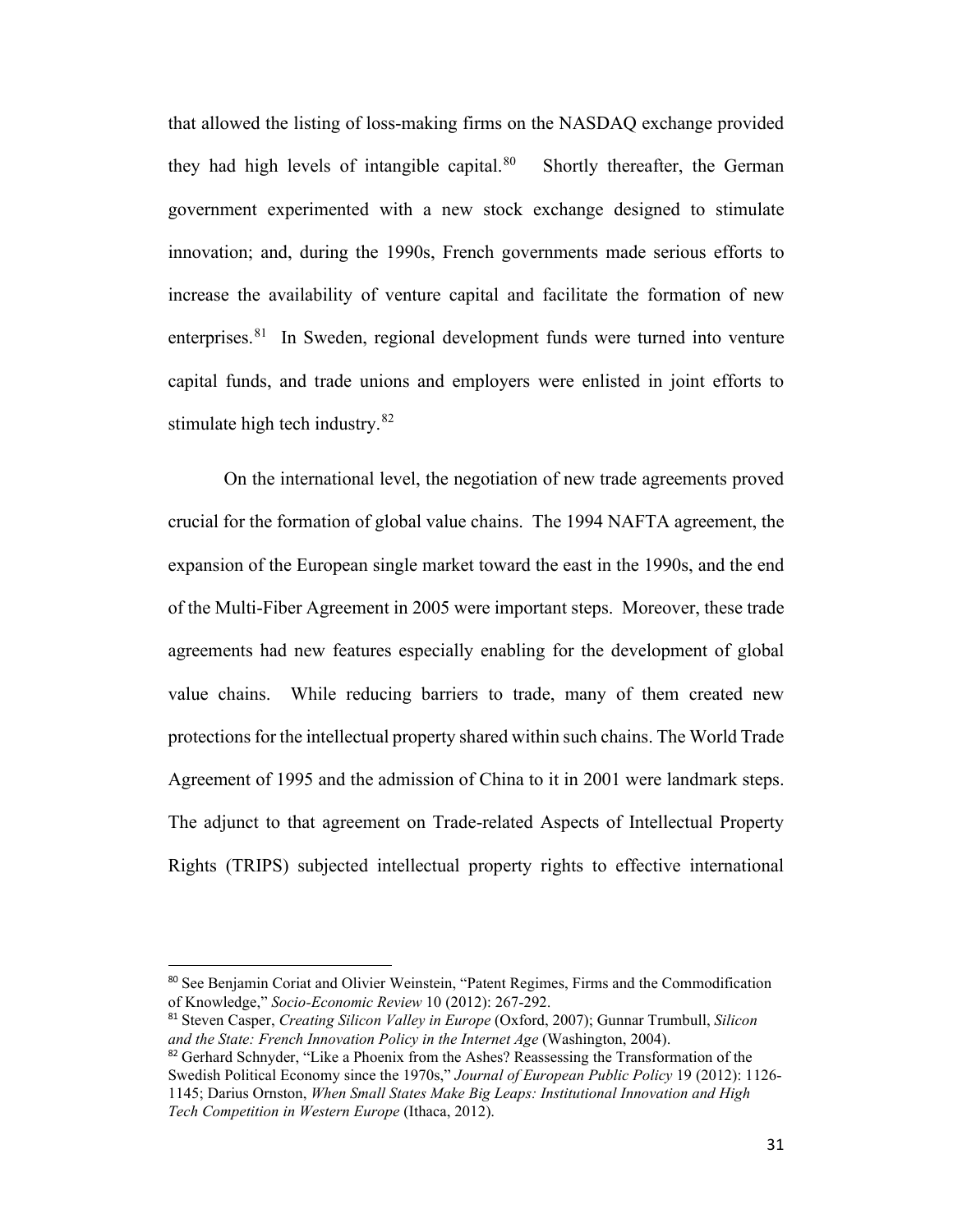dispute settlement for the first time; and hundreds of bilateral investment treaties (BITS) that followed stiffened those protections. [83](#page-31-0)

Across the developed democracies, policymakers have also taken important initiatives to improve the skills of the labor force to meet the demands of firms for more highly skilled labor in this new knowledge economy and to offset the adverse effects on employment of skill-based technological change. The principal approach of most governments has been to increase enrollments in tertiary education. Between 2000 and 2014, the proportion of young Europeans in tertiary education rose dramatically from 39 percent to 62 percent. However, this is part of a wider reorientation of social policy, notably in northern Europe, away from an emphasis on income maintenance for the unemployed or retired toward 'social investment' in human capital designed to respond to the needs of a knowledge economy.<sup>[84](#page-31-1)</sup> Some countries such as Sweden mounted ambitious programs of continuing education, and many of the continental countriesthat rely on vocational training have reformed their training schemes to impart higher levels of the more general skills required by a knowledge economy. [85](#page-31-2)

In short, although the governments of some developed democracies have moved more aggressively than others to provide policies supportive of firm strategies in this era, most are moving in that direction; and the combination of firm

<span id="page-31-0"></span><sup>83</sup> Herman Mark Schwartz, "American Hegemony, Intellectual Property Rights, Dollar Centrality and Infrastructural Power," *Review of International Political Economy* 26 (2019): 490-519; Durand and Milberg, *Intellectual Monopoly*.

<span id="page-31-1"></span><sup>84</sup> Natalie Morel, Bruno Palier and Joakim Palme, ed. *Towards a Social Investment Welfare State* (Bristol, 2012); Anton Hemerijck. *Changing Welfare States* (Oxford, 2013).

<span id="page-31-2"></span><sup>85</sup> Marius Busemeyer and Christine Trampusch, ed. *The Political Economy of Collective Skill Formation* (Oxford, 2011).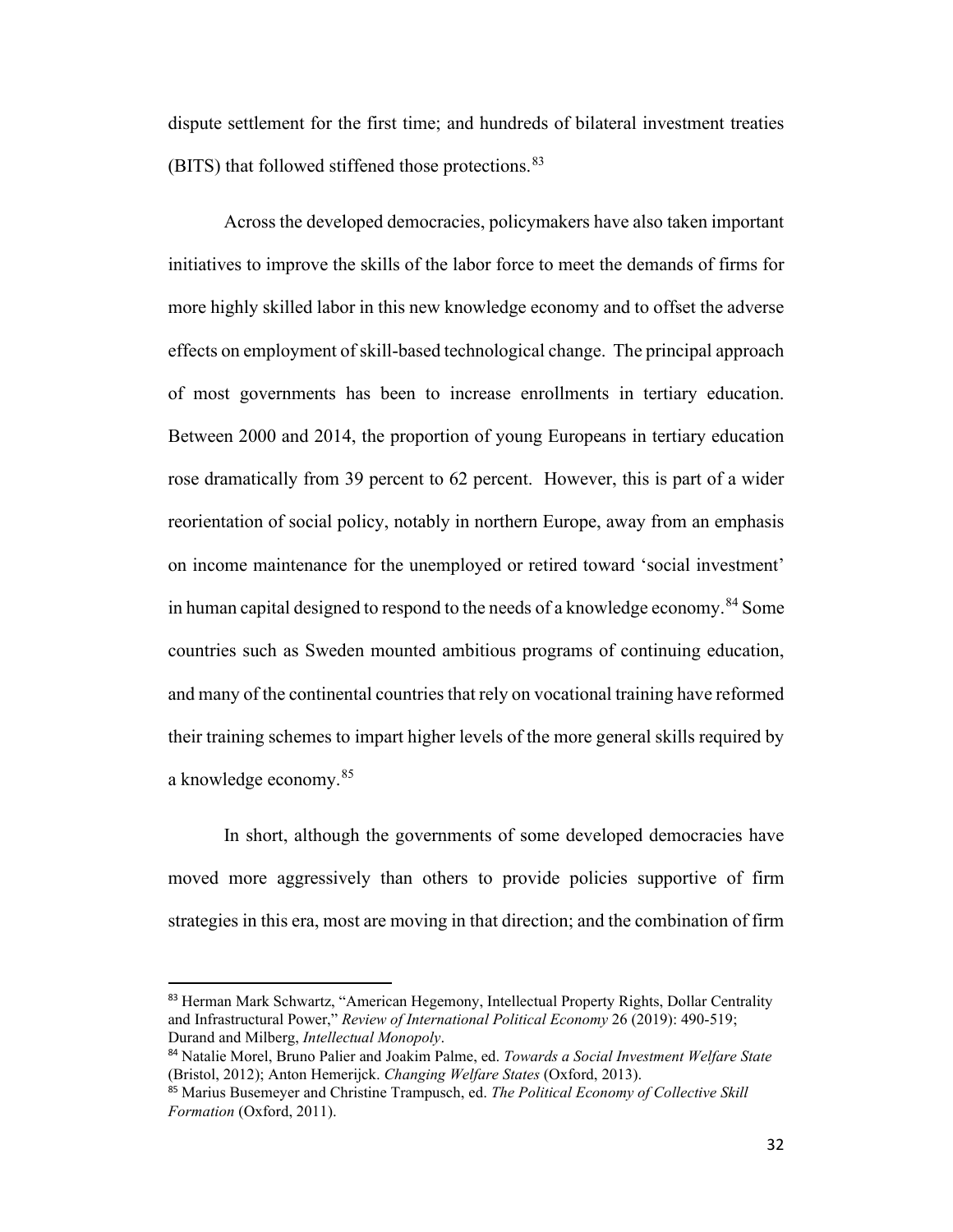practices and reinforcing public policies is distinctive enough to constitute a new growth regime.

# *The importance of growth regimes*

If growth regimes had few significant consequences for the people living through them, this account would be of purely antiquarian interest. But the firm strategies and government policies that combine to form growth regimes inflect capitalism in terms that have profound effects on the distribution of well-being as well as economic growth. The growth regime of the era of modernization promoted rapid economic growth, but it also ensured that more than 60 percent of national income in the developed political economies went to labor and reduced income inequality to the lowest levels it was to see in a century.<sup>86</sup> Employment became increasingly secure and prosperity spread geographically, as industries moved to smaller towns and cities. $87$  The expansion of white-collar employment shifted the occupational structure in ways that increased social mobility.<sup>88</sup> This was not a perfect society. Pockets of poverty remained, and opportunities were more limited for women than for men, but an expanding social safety-net supported people without employment and the fruits of economic prosperity were widely shared.

By contrast, the growth regime of the era of liberalization shrank the labor share and increased levels of income inequality, especially at the top of the income

<span id="page-32-0"></span><sup>86</sup> Eichengreen, *The European Economy*; OECD, *The Labour Share in G-20 Economies* (Paris, 2015); Thomas Piketty, *Capital in the 21st Century* (Cambridge, MA, 2014).

<span id="page-32-2"></span><span id="page-32-1"></span><sup>87</sup> Joan R. Rosés and Nikolaus Wolf, "Regional Economic Development in Europe 1900-1910." Working Paper 218, Department of Economic History, London School of Economics (Mar. 2018). <sup>88</sup> Robert Erikson and John H. Goldthorpe, *The Constant Flux: A Study of Class Mobility in Industrial Societies* (Oxford, 1992).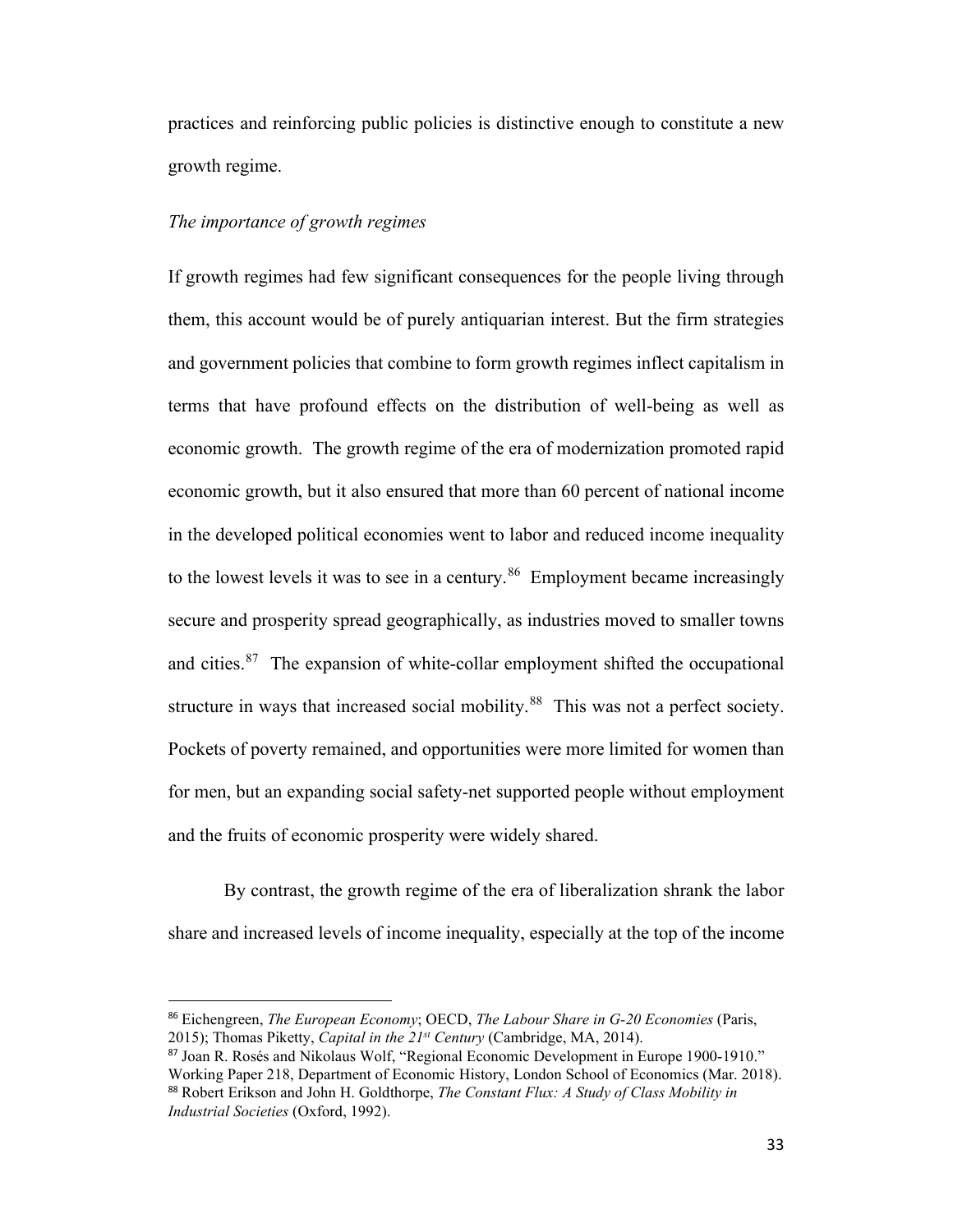distribution in Anglo-American economies, as managerial salaries increased more rapidly than those of production workers and rising returns to financial assets privileged people with access to them.<sup>89</sup> Employment security declined for large swaths of the population, and outsourcing trapped many people in low-wage secondary labor markets. In some countries, the prospects for social mobility declined with each successive cohort entering the labor force after  $1980.^{90}$  $1980.^{90}$  $1980.^{90}$  Slower rates of economic growth, which cannot be ascribed entirely to the growth regime, contributed to some of these outcomes; but many of these distributive consequences were linked to changes in firm strategies and government policies.<sup>[91](#page-33-2)</sup>

The era of knowledge-based growth has brought further dislocation, as technological revolutions do.<sup>[92](#page-33-3)</sup> The rapid offshoring of manufacturing jobs has polarized the occupational structure, eliminating many middle-skill jobs that were once stepping-stones to social mobility. Forty percent of workers in Europe are now employed in non-standard work.<sup>[93](#page-33-4)</sup> The movement of skilled jobs in hightechnology to urban clusters has exacerbated regional disparities in income and employment.<sup>[94](#page-33-5)</sup> The turn toward social investment has improved the lives of

<span id="page-33-0"></span><sup>89</sup> Piketty, *Capital*.

<span id="page-33-1"></span><sup>90</sup> European Commission, *Ten Trends Shaping the Future of Work in Europe* (Brussels, 2019); Raj Chetty et al. "The Fading American Dream: Trends in Absolute Income Mobility since 1940," *Science* 356 (28 April 2017): 398-406;

<span id="page-33-2"></span><sup>91</sup> Weil, *The Fissured Workplace*; Capelli et al., *Change at Work*; Werner Eichhorst and Paul Marx, ed., *Non-Standard Employment in Post-Industrial Labour Markets* (Cheltenham, 2015). <sup>92</sup> See Boix, *Democratic Capitalism at the Crossroads*.

<span id="page-33-4"></span><span id="page-33-3"></span><sup>&</sup>lt;sup>93</sup> David H. Autor and David Dorn, "The Growth of Low-Skill Service Jobs and the Polarization of the US Labor Market." *American Economic Review* 103 (2013): 1553–97.; Maarten Goos, Alan Manning and Anna Salomons, " Explaining Job Polarization: Routine-Biased Technological Change and Offshoring," *American Economic Review* 104 (2014): 2509-2526; European Commission, *Ten Trends*: 4.

<span id="page-33-5"></span><sup>94</sup> Enrico Moretti, *The New Geography of Jobs* (New York, 2012); Michael Storper, *Keys to the City* (Princeton, 2013).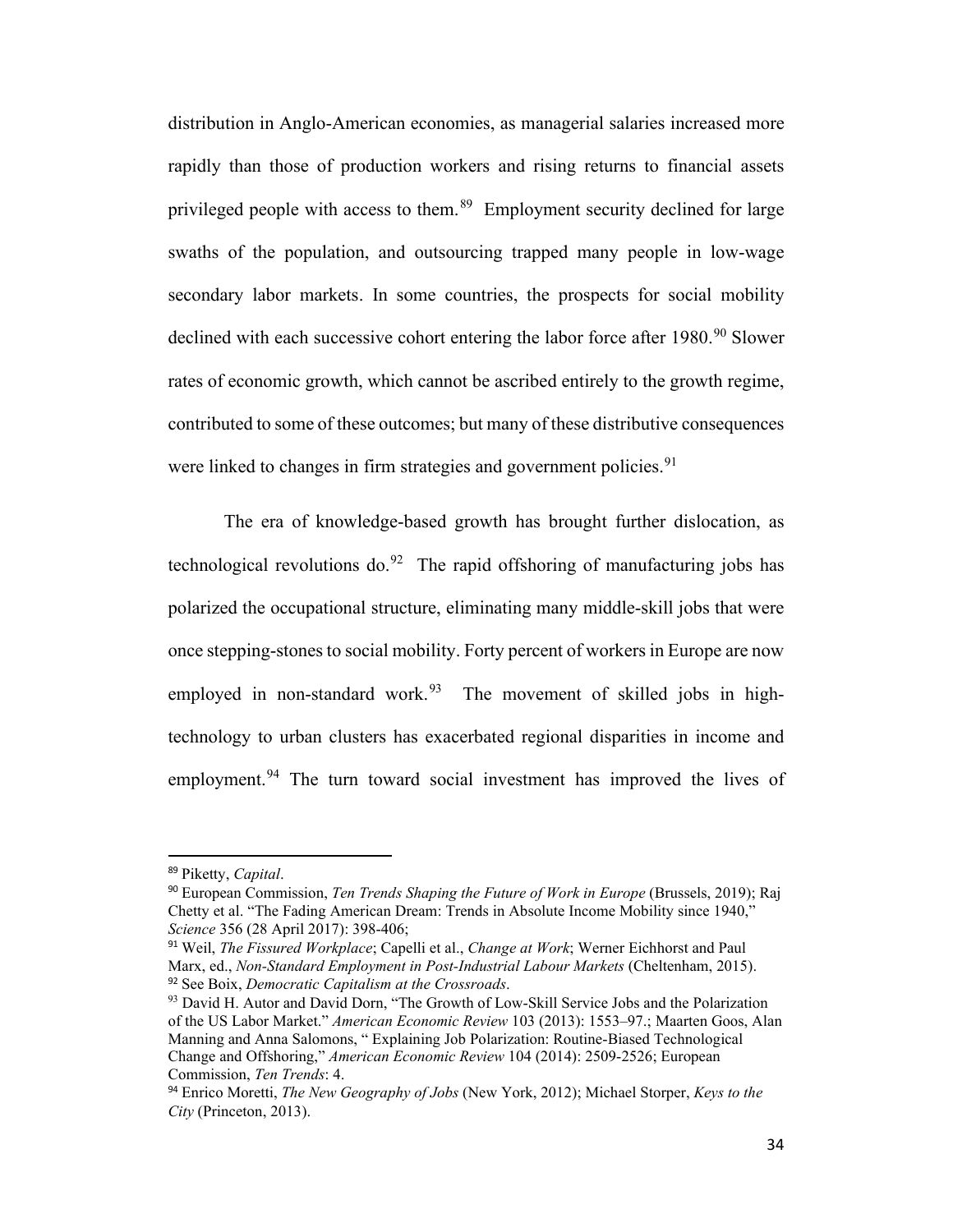working women and expanded educational opportunities for some young people, but it has done so on a far from equal basis and at the cost of tying social benefits for many to work in low-wage labor markets.<sup>[95](#page-34-0)</sup> Although competition policies are gradually responding, the economies of scale and network effects associated with new technology have generated monopoly rents, especially for firms at the apex of global value chains, increasing inter-firm inequalities in profits and wages.<sup>[96](#page-34-1)</sup>

However, some of the most notable, if less noted, consequences of growth regimes are political. The institutions of the postwar growth regime consolidated a political compromise between the organizations of the working class, many of which entered the era committed to revolutionary change, and representatives of a middle class initially seeking a laissez-faire economy. The activist economic policies adopted in that era did so by supplying full employment without having to nationalize the means of production.<sup>[97](#page-34-2)</sup> As that growth regime revived economic growth and reduced class-based inequalities, the result was a centrist politics dominated by mainstream center-left and center-right parties.

This politics was disrupted during the late 1960s by a revolution of rising expectations, which is one of the paradoxes of prosperity, and was then cut short by the economic climacteric of the 1970s, which set in motion a search for

<span id="page-34-0"></span><sup>95</sup> Giuliano Bonoli, Bea Cantillon and Wim Van Lancker, "Social Investment and the Matthew Effect," in *The Uses of Social Investment*, ed. Anton Hemerijck (Oxford, 2015), 66-76; David Grusky, Peter A. Hall and Hazel Markus, "The Rise of Opportunity Markets: How Did It Happen and What Can We Do?" *Daedalus* 148 (2019): 19-45.

<span id="page-34-1"></span><sup>96</sup> Durand and Milberg, Intellectual Monopoly; Jason Furman and Peter Orzag, "A Firm-Level Perspective on the Role of Rents in the Rise of Inequality," in *Toward a Just Society*, ed., Martin Guzman (New York, 2018), 19-47.

<span id="page-34-2"></span><sup>97</sup> Adam Przeworski and Michael Wallerstein, "Democratic Capitalism at the Crossroads," *Democracy* 2 (1982): 52-68; Claus Offe, "Competitive Party Democracy and the Keynesian Welfare State: Factors of Stability and Disorganization," *Policy Sciences* 15 (1983): 225-46.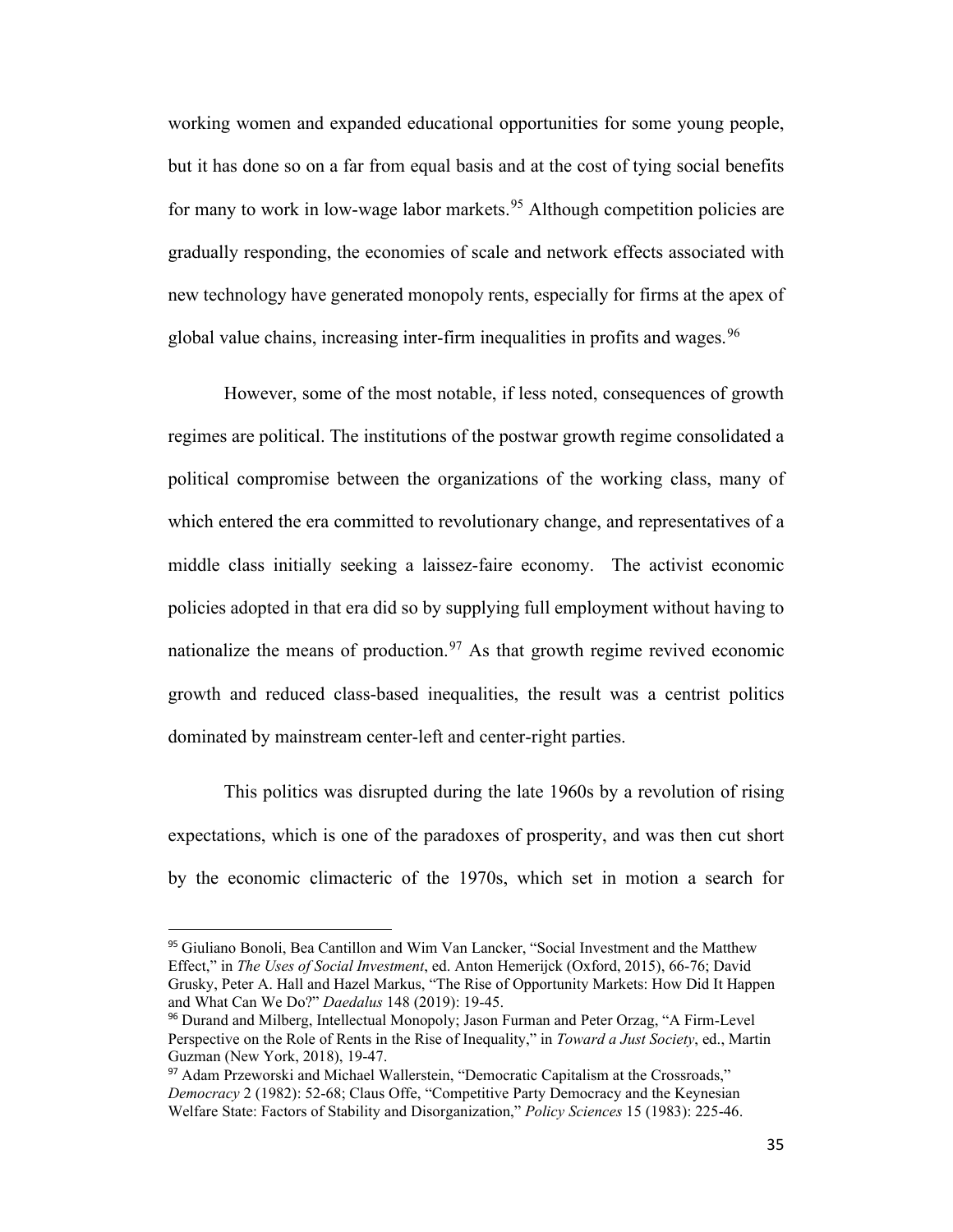alternatives to activist policies that seemed to have failed. This search yielded the policies of a new growth regime oriented to containing inflation and unleashing the productive power of market competition. But those market-oriented policies were rarely endorsed fulsomely by national electorates, and their adverse effects on employment security and incomes rendered the centrist compromise presiding over them increasingly fragile.  $98$ Hence, national governments delegated the implementation of many of market-oriented policies to independent regulatory agencies, central banks and the European Commission.<sup>[99](#page-35-1)</sup> Voter turnout declined, especially among the lower classes bearing the brunt of liberalization; and new challengers began to eat away at the electorate of mainstream parties.<sup>[100](#page-35-2)</sup>

Their political vulnerability reached an apex, however, only under the growth regime of the 2000s, as middle-class manufacturing jobs disappeared, spending cuts reduced public services and regional disparities increased. A new technological revolution disorganized politics as well as the economy, opening the door to a populist revolt led by radical parties in Europe and populist politicians in the Anglo-American democracies. That backlash has not yet altered the firm practices of the new growth regime, but it is calling into question the ability of many governments to support those practices, as populist politicians call for new

<span id="page-35-0"></span><sup>98</sup> Peter A. Hall, "The Electoral Politics of Growth Regimes," *Perspectives on Politics* 18 (2020): 185-99.

<span id="page-35-2"></span><span id="page-35-1"></span><sup>99</sup> Jonathan Hopkin and Mark Blyth, "The Global Economics of European Populism: Growth Regimes and Party System Change in Europe," *Government and Opposition* 54,2 (2019): 193-225. <sup>100</sup> Hans-Peter Kriesi, Edgar Grande, Romain Lachat, Martin Dolezal, Simon Bornschier and Timotheos Frey, eds. *West European Politics in the Age of Globalization* (Cambridge, 2008); Cas Mudde, *Populist Radical Right Parties in Europe* (Cambridge, 2007)